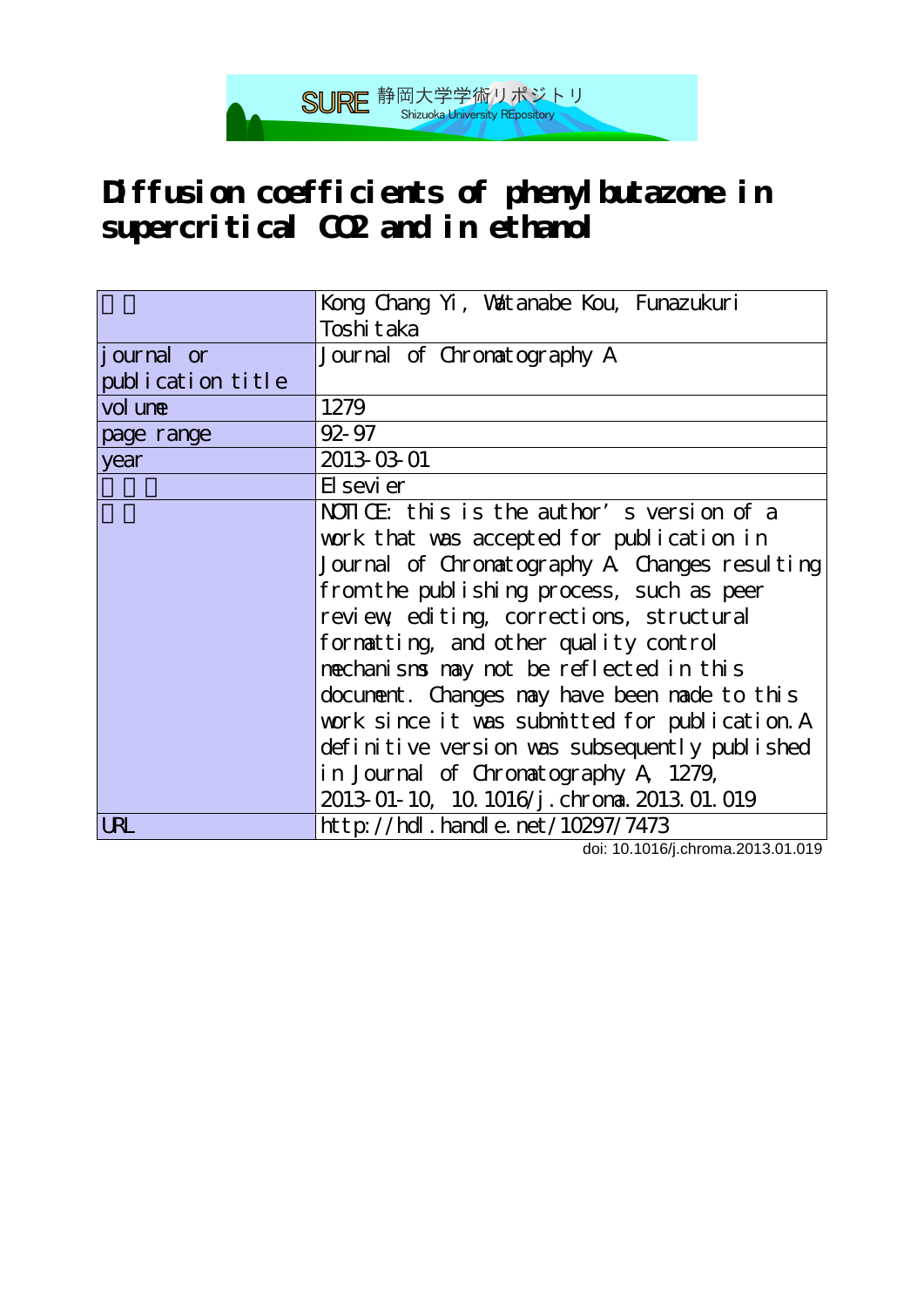- 1 Diffusion coefficients of phenylbutazone in supercritical  $CO<sub>2</sub>$  and in ethanol
- 

| $4\phantom{.0000}\,$ | Chang Yi Kong <sup>a,*</sup> , Kou Watanabe <sup>a</sup> and Toshitaka Funazukuri <sup>b</sup> |  |  |  |  |
|----------------------|------------------------------------------------------------------------------------------------|--|--|--|--|
|----------------------|------------------------------------------------------------------------------------------------|--|--|--|--|

- 
- <sup>a</sup> Department of Applied Chemistry and Biochemical Engineering, Faculty of Engineering,
- Shizuoka University, 3-5-1 Johoku Naka-ku, Hamamatsu 432-8561, Japan
- <sup>b</sup> Department of Applied Chemistry, Faculty of Science and Engineering, Chuo University,
- Kasuga 1-13-27, Bunkyo-ku, Tokyo, 112-8551, Japan.
- 
- \* Corresponding author. Tel.: +81 53 478 1174; fax: +81-53 478 1174.
- *E-mail address:* [tcykong@ipc.shizuoka.ac.jp](mailto:tcykong@ipc.shizuoka.ac.jp) (C.Y. Kong).
-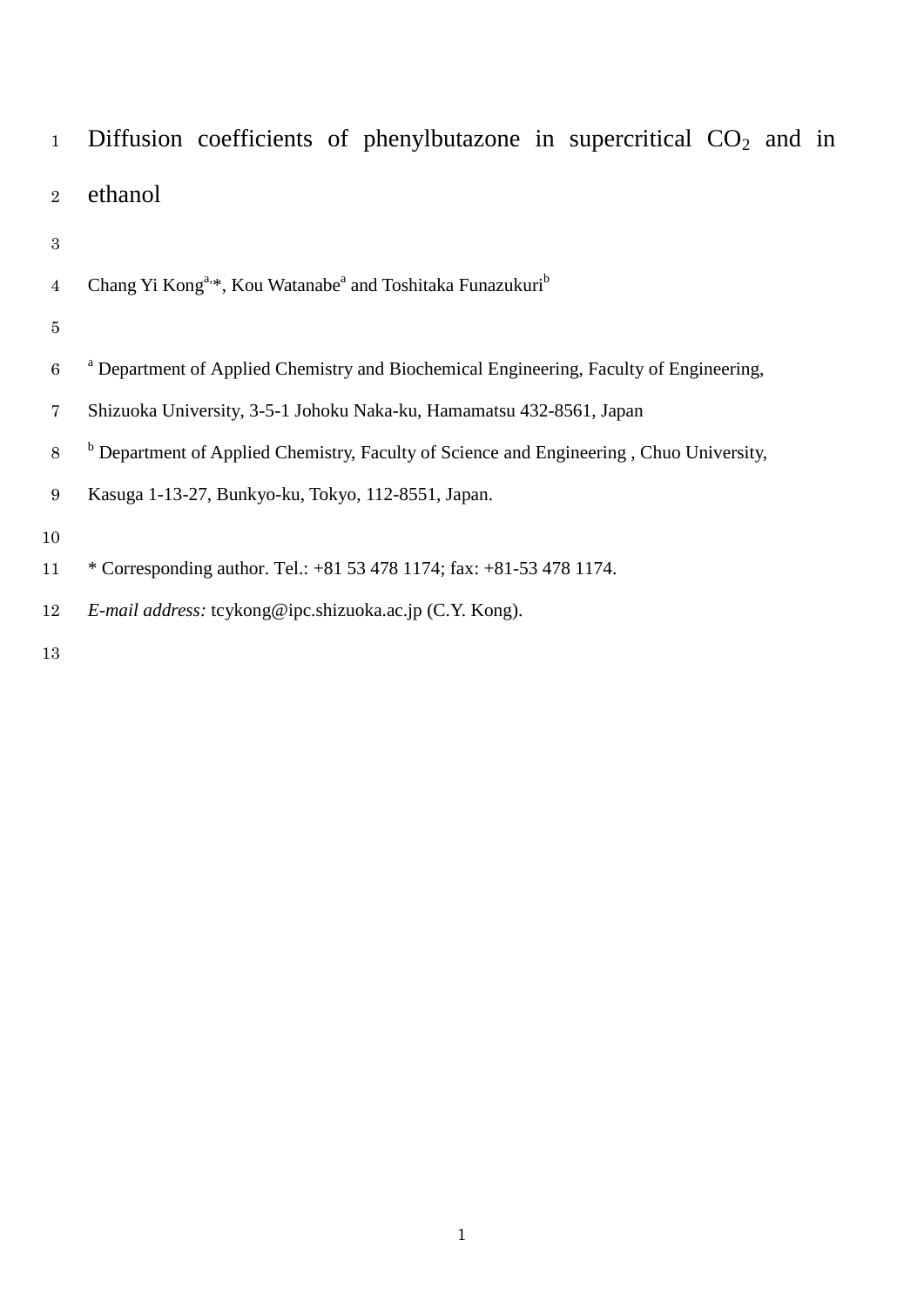#### **Abstract**

15 The diffusion coefficients  $D_{12}$  of phenylbutazone at infinite dilution in supercritical  $CO_2$  were measured by the chromatographic impulse response (CIR) method. The measurements were carried out over the temperature range from 308.2 to 343.2 K at pressures up to 40.0 MPa. In addition, the *D*<sup>12</sup> data of phenylbutazone at infinite dilution in ethanol were also measured by the Taylor dispersion method at 298.2 to 333.2 K and at atmospheric pressure. The *D*<sup>12</sup> value of 20 phenylbutazone increased from  $4.45 \times 10^{-10}$  m<sup>2</sup> s<sup>-1</sup> at 298.2 K and 0.1 MPa in ethanol to about 1.43  $21 \times 10^{-8}$  m<sup>2</sup> s<sup>-1</sup> at 343.2 K and 14.0 MPa in supercritical CO<sub>2</sub>. It was found that all diffusion data of 22 phenylbutazone measured in this study in supercritical  $CO<sub>2</sub>$  and in ethanol can be satisfactorily represented by the hydrodynamic equation over a wide range of fluid viscosity from supercritical state to liquid state with average absolute relative deviation of 5.4% for 112 data points.

*Keywords:* Supercritical carbon dioxide, Diffusion coefficient, Phenylbutazone, Chromatographic

impulse response method, Taylor dispersion method, Pharmaceutical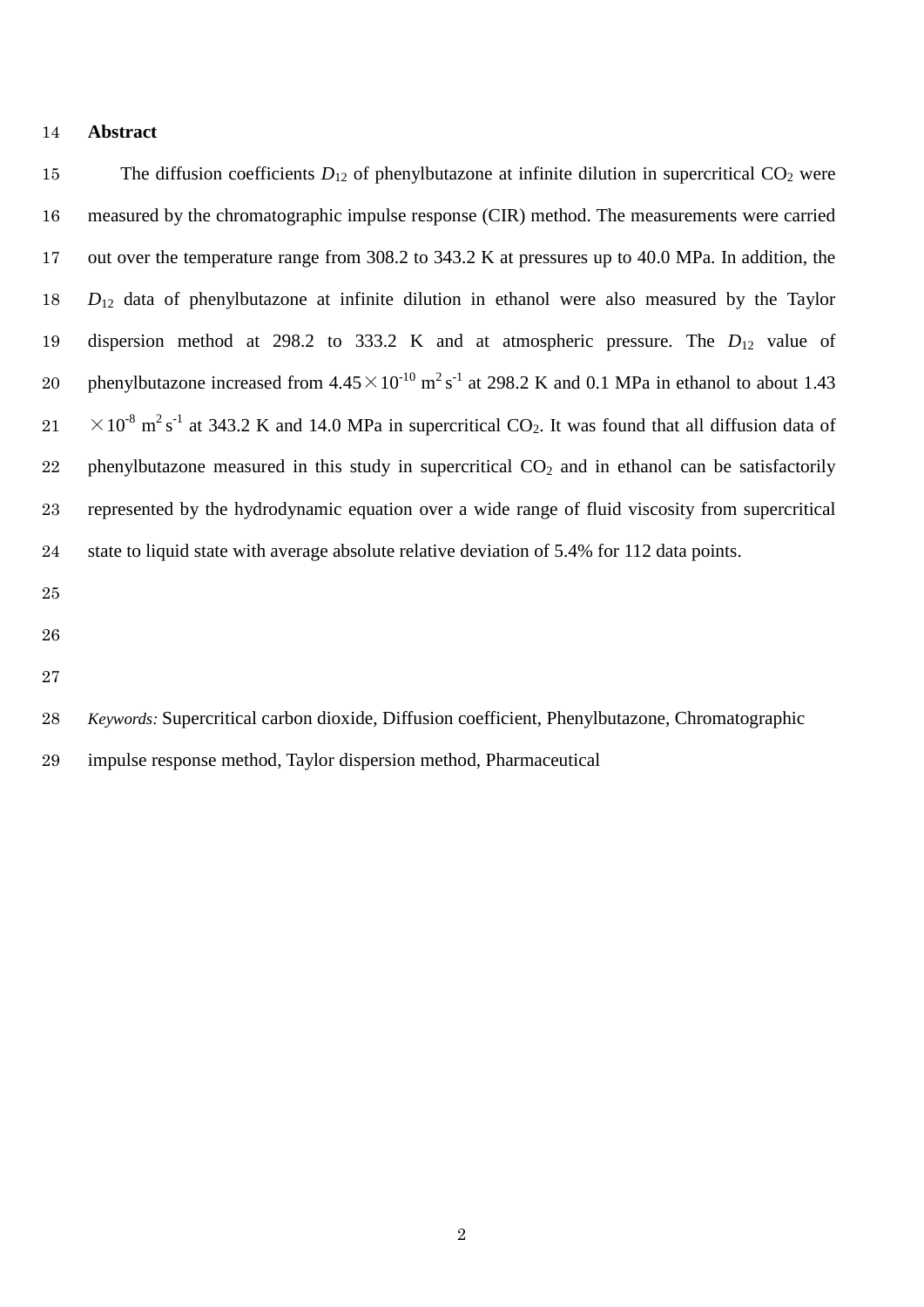#### **1. Introduction**

 Supercritical fluid is a substance whose temperature and pressure are simultaneously above its critical point. Processing materials with supercritical fluid is a proven and industrially applicable 33 technology. Supercritical  $CO<sub>2</sub>$  is the most widely used in research studies and industrial applications. It is non-toxic, non-flammable, chemically inert and inexpensive. Furthermore, it is a green and versatile solvent having near ambient critical temperature, and promising alternative to noxious organic solvents. The commercial application of combination of pharmaceutical and supercritical CO<sub>2</sub> is one of interesting research areas with significant potential [1,2]. To design and improve new supercritical process, it is needed to understand the fundamental information of the supercritical system. Estimation of mass transfer properties in supercritical fluid is required the diffusion data. Phenylbutazone, is an active pharmaceutical ingredient, which is used primarily in non-steroidal anti-inflammatory pharmaceutical that also possesses antipyretic and analgesic effects. 42 Unfortunately, the diffusion data [3-7] are few for pharmaceutical in supercritical  $CO<sub>2</sub>$ , and no data 43 are available in literature for the system of phenylbutazone and  $CO<sub>2</sub>$ . The objective of this work was 44 to measure the diffusion coefficients  $D_{12}$  of phenylbutazone at infinite dilution in supercritical  $CO<sub>2</sub>$  by the chromatographic impulse response (CIR) method. And then, the *D*<sup>12</sup> data of phenylbutazone in ethanol were also measured by the Taylor dispersion method. Furthermore, the validity of the hydrodynamic equation *D*12/T as a function of fluid viscosity was examined for all diffusion data measured in this study.

#### **2. Theory**

 The theories for the CIR and the Taylor dispersion methods have been described in detail previously [8-10], in here, briefly described. When a tracer species is pulse-injected into a fully developed laminar flow in a cylindrical column, the cross-sectional average concentration *C*(*t*) can be described as follows: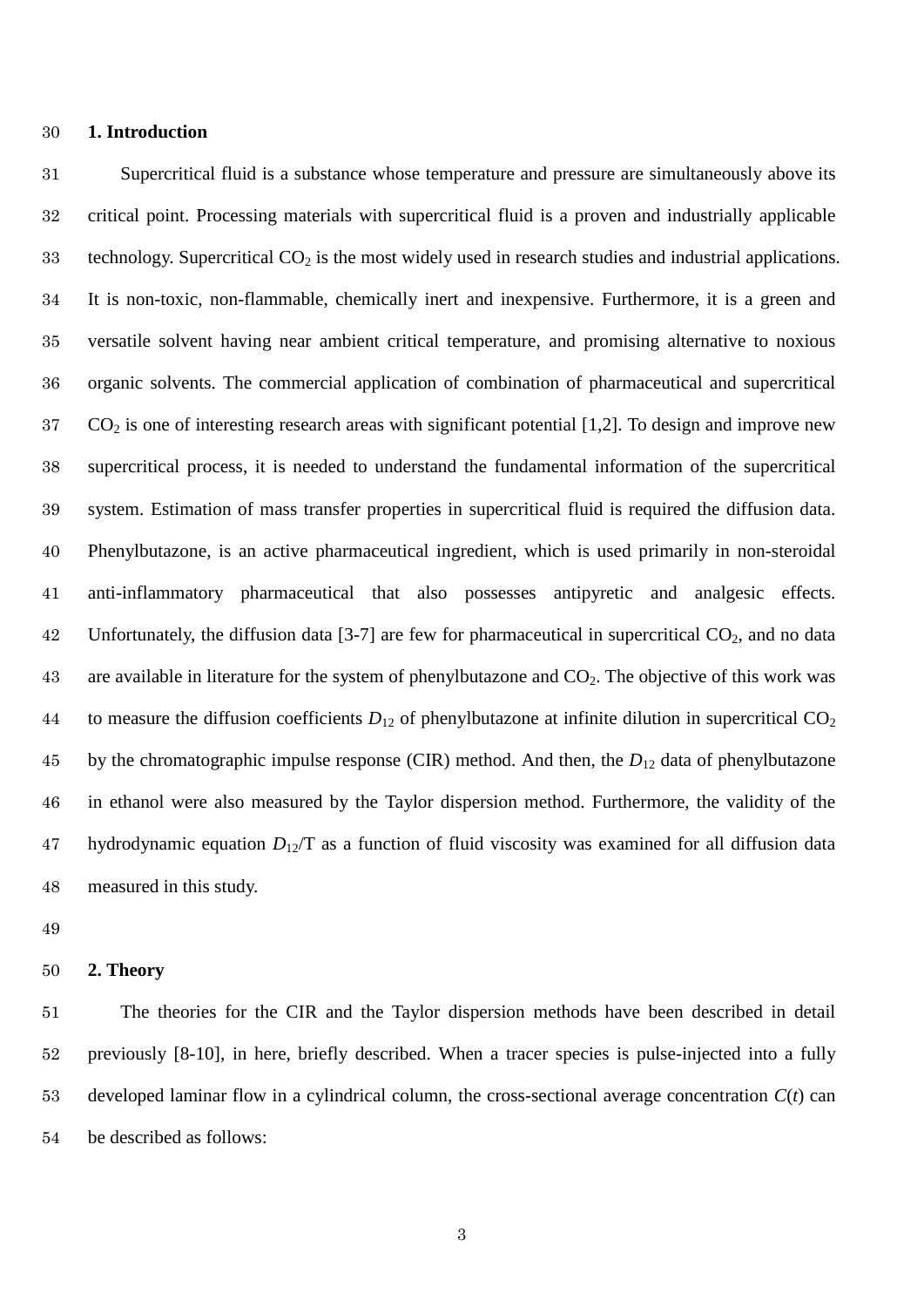$$
55 \qquad \begin{cases} C(t) = \left(\frac{m}{\pi R^2}\right) \frac{1}{(1+k)(4\pi Kt)^{1/2}} \exp\left\{-\frac{(L - u_0 t/(1+k))^2}{4Kt}\right\} \\ K = \frac{D_{12}}{1+k} + \frac{1+6k+11k^2}{(1+k)^3} \frac{R^2 u_0^2}{48D_{12}} \\ k = \frac{u_0}{u} - 1 \end{cases} \tag{1}
$$

where *t* is the time, *m* the amount of solute injected  $(=\pi R^2 u_0 \int_0^{\infty} C(t) dt = \pi R^2 u_0 \times$  (peak area) 2  $\mathfrak{o}$ <sub>0</sub>  $= \pi R^2 u_0 \int_0^\infty C(t) dt = \pi R^2 u_0 \times \text{(peak area)}$ , *R* 56 57 the radius of diffusion column, *L* the distance,  $u_0$  the average velocity of fluid, and  $D_{12}$  the infinite 58 dilution binary diffusion coefficient of the solute. The *D*<sup>12</sup> value can be determined by minimizing 59 the root-mean-square (rms) fitting error  $\varepsilon$ , defined by Eq. (2).

60 
$$
\varepsilon = \left(\int_{t_1}^{t_2} (C_{\text{meas}}(t) - C(t))^2 dt \right)^{1/2}
$$
  
\n
$$
\int_{t_1}^{t_2} (C_{\text{meas}}(t))^2 dt \qquad (2)
$$

61 where  $t_1$  and  $t_2$  correspond to the times at the front and latter 10% peak heights, respectively, of the 62 measured response curve *C*meas(*t*). The authors [9] evaluated that the *ε* values less than 1% were a 63 good fit, and those less than  $3\%$  were an acceptably good fit. Note that  $u_0$  is needed to obtain 64 experimentally for the CIR method, while it is not required for the Taylor dispersion method.

65

#### 66 **3. Experimental**

#### 67 *3.1. Apparatus and procedure*

 The diffusion coefficients of phenylbutazone were measured by the CIR and Taylor dispersion methods similar to that in the previous study [10]. A polymer-coated capillary open column (UACW-15W-1.0F, the Frontier Laboratories Ltd., Japan, polymer thickness of 1 µm, *R* = 0.265 71 mm,  $L = 16.218$  m, and  $R_{\text{coil}} = 310$  mm, where  $R_{\text{coil}}$  is the coil radius of diffusion column) and a non-coated capillary open column (bright annealed 316 Stainless-steel, GL Sciences Inc., Japan, *R*= 73 0.416 mm,  $L = 16.634$  m, and  $R_{\text{coil}} = 315$  mm) were employed as diffusion column in the CIR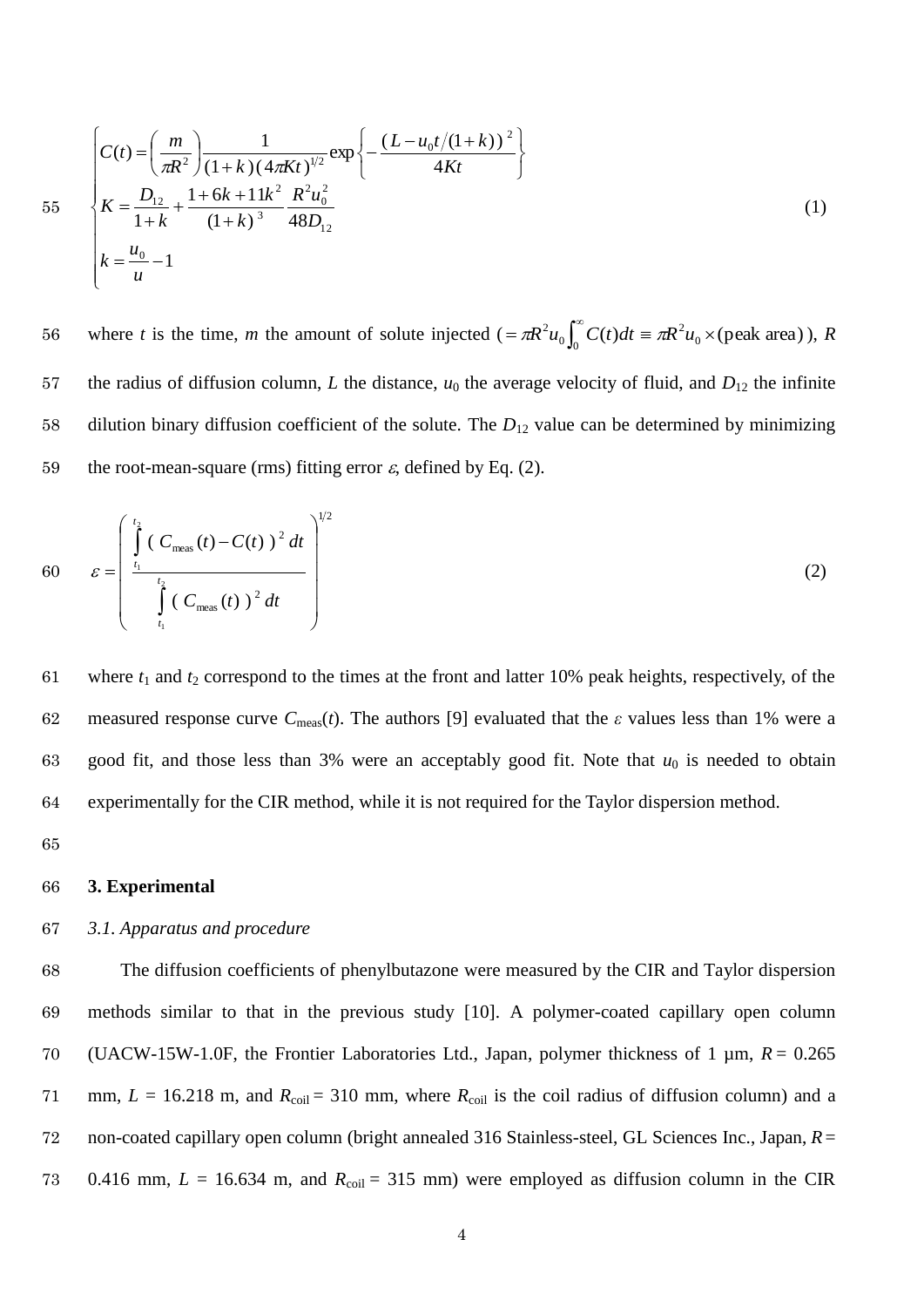method and the Taylor dispersion method, respectively. The diffusion column was immersed horizontally in the water bath (T-105, Thomas Kagaku Co., Ltd., Japan). The pressure of the system was controlled by a syringe pump (260D, ISCO, USA) and a back pressure regulator (Model SCF-Bpg/M, JASCO, Japan). A packed column was installed upstream at the regulator to stabilize the pressure. After the prescribed measurement conditions such as temperature, pressure, and flow rate of fluid had become constant, the system was held under the same conditions for at least a further two hours . Then, a pulse of phenylbutazone predissolved in ethanol was loaded through an injector (Model 7520, 0.5 μL, Rheodyne, USA) into the fluid flowing. The response curves were monitored with a UV-Vis multi-detector (Model MD-1510, JASCO, Japan). Only a single pulse was injected for each measurement in this study.

#### *3.2. Experimental conditions*

86 Phenylbutazone (molecular formula:  $C_{19}H_{20}N_2O_2$ , molecular weight: 308.37) with purity 99% 87 and ethanol with 99.5% were purchased from Wako, Japan.  $CO<sub>2</sub>$  with purity higher than 99.95% was obtained from Air Gases Tokai Ltd., Japan.

89 The measurements for  $D_{12}$  were carried out by the CIR method for phenylbutazone at 308.15, 313.15, 318.15, 323.15, 333.15, 343.15 K and pressures from 8.50 to 40.00 MPa in supercritical CO2. In addition the *D*<sup>12</sup> values of phenylbutazone in ethanol were also measured by the Taylor dispersion method at 298.15, 303.15 308.15, 313.15, 318.15, 323.15, 328.15, 333.15 K and at atmospheric pressure. At least three measurements were carried out for a given temperature and 94 pressure, and the average value of the measurements was considered to be the  $D_{12}$ .

#### **4. Results and Discussion**

#### *4.1. Effects of wavelength, secondary flow and injected amount*

 Fig. 1 shows the effects of absorption wavelength on (a) absorbance of the peak top of a 99 response curve  $A_{\text{max}}$ , (b)  $A_{\text{max}}/(u_0 \times \text{peak area})$ , (c)  $D_{12}$  and (d)  $\varepsilon$  for phenylbutazone in supercritical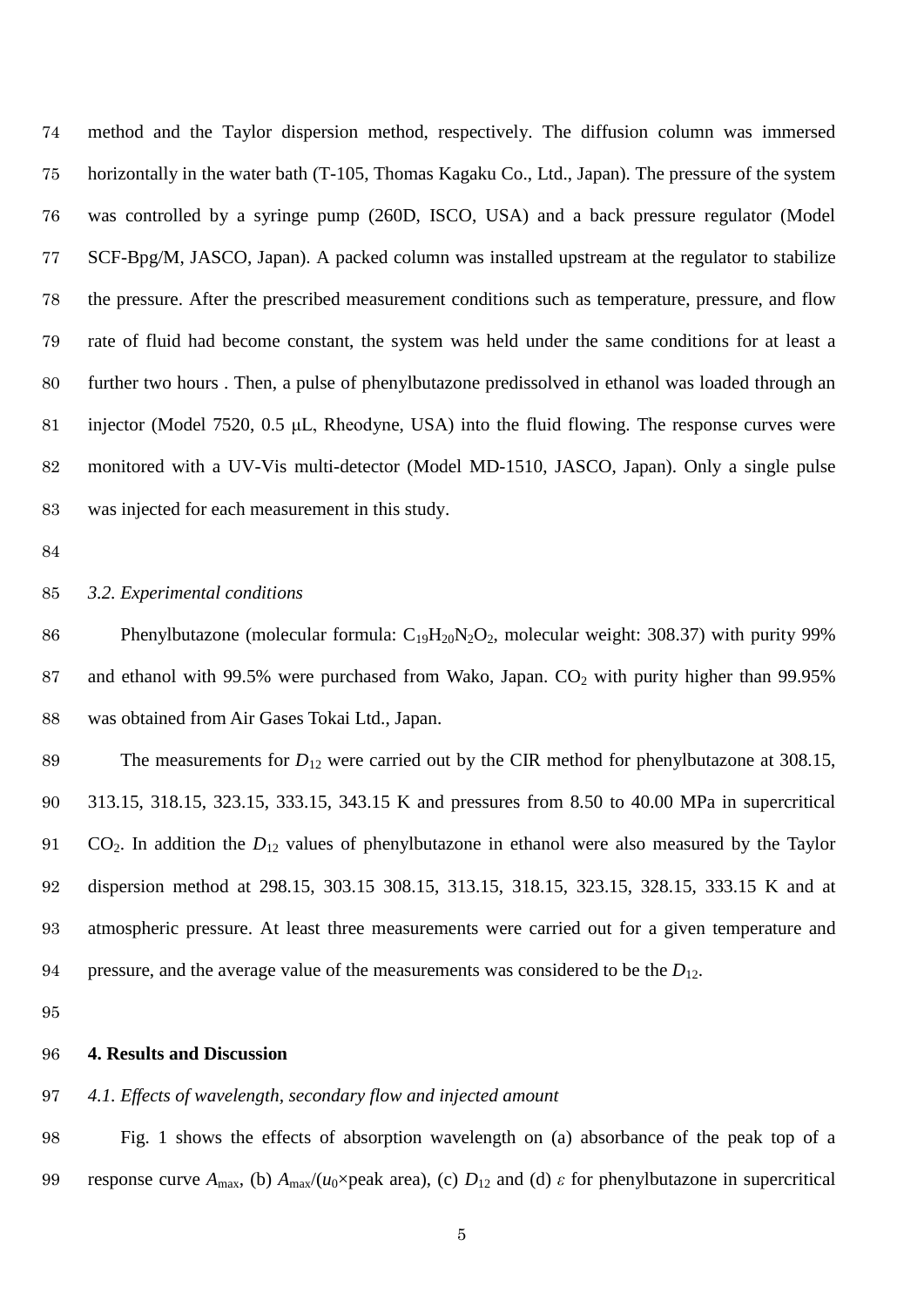CO<sup>2</sup> at 313.15 K and 11.00 MPa measured by the CIR method. The response curves were measured at wavelengths from 200 to 300 nm at increments of 1 nm for each run. It was found that the 102 absorbance intensities measured were lower than 0.2 AU. And the values of  $A_{\text{max}}/(u_0 \times \text{peak}$  area) for the whole wavelength were constant, which evidences the linearity of the detector used in this study. Furthermore, the determined *D*<sup>12</sup> values were almost constant except for the longer wavelengths 105 (>290 nm) with lower  $A_{\text{max}}$  values. And the *ε* values showed lower values with less than 1% when wavelengths were lower than 290 nm. In this study all *D*<sup>12</sup> values were determined from the response curves measured at 240 nm.

108 Fig. 2 represents the effects of  $CO_2$  flow rate on  $D_{12}$  of phenylbutazone in supercritical  $CO_2$  at 109 240 nm, 313.15 K and 11.00 MPa measured by the CIR method, together with the *ε*. The *ε* values 110 for all data are lower than 1%, however the  $D_{12}$  values are affected by the flow rate due to the 111 secondary flow caused by column coiling when  $DeSc^{1/2} > 10$ , where the Dean number  $De =$ 112  $(2Ru_0\rho/\eta)(R/R_{\text{coil}})^{1/2}$ , the Schmidt number  $Sc = \eta/(\rho D_{12})$ , the CO<sub>2</sub> density  $\rho$  was obtained from the 113 literature [11,12], and the CO<sup>2</sup> viscosity *η* was from Fenghour et al. [13]. The leveled off value in 114 Fig. 2(a) is adjudged to be the intrinsic *D*<sup>12</sup> value. Note that the effect of the secondary flow was 115 evaluated to be less than 1% in terms of the value of the moment when  $DeSc^{1/2} < 8 \sim 9.5$  for the 116 measurements by the CIR method [14] and when  $DeSc^{1/2} < 8$  for the measurements by the Taylor 117 dispersion method [8]. All measurements were made at  $DeSc^{1/2} < 8$  in this study.

118 Fig. 3 plots the effects of the injected amounts *m* of phenylbutazone on (a)  $A_{\text{max}}$ , (b)  $u_0 \times (\text{peak})$ 119 area), (c)  $D_{12}$  and (d)  $\varepsilon$  measured by the CIR method in supercritical CO<sub>2</sub> at 240 nm, 313.15 K and 120 11.00 MPa. Six difference solutions of phenylbutazone in ethanol over the wide range of the solute 121 concentrations  $(3.48\times10^{-5}, 3.48\times10^{-4}, 2.00\times10^{-3}, 3.48\times10^{-3}, 1.00\times10^{-2}$  and  $3.48\times10^{-2}$  g mL<sup>-1</sup>) were 122 used. Correspondingly the injected amounts of phenylbutazone were 5.64×10<sup>-5</sup>, 5.64×10<sup>-4</sup>, 123 3.24×10<sup>-3</sup>, 5.64×10<sup>-3</sup>, 1.62×10<sup>-2</sup> and 5.64×10<sup>-2</sup> µmol, respectively. As shown in Fig. 3(b), the 124 values of  $u_0 \times$ (peak area) are proportional to *m* with the slope of about 1. For the injected amounts 125 from 5.64 $\times$ 10<sup>-5</sup> to 5.64 $\times$ 10<sup>-2</sup> µmol, all *D*<sub>12</sub> values are nearly constant, as observed from Fig. 3(c),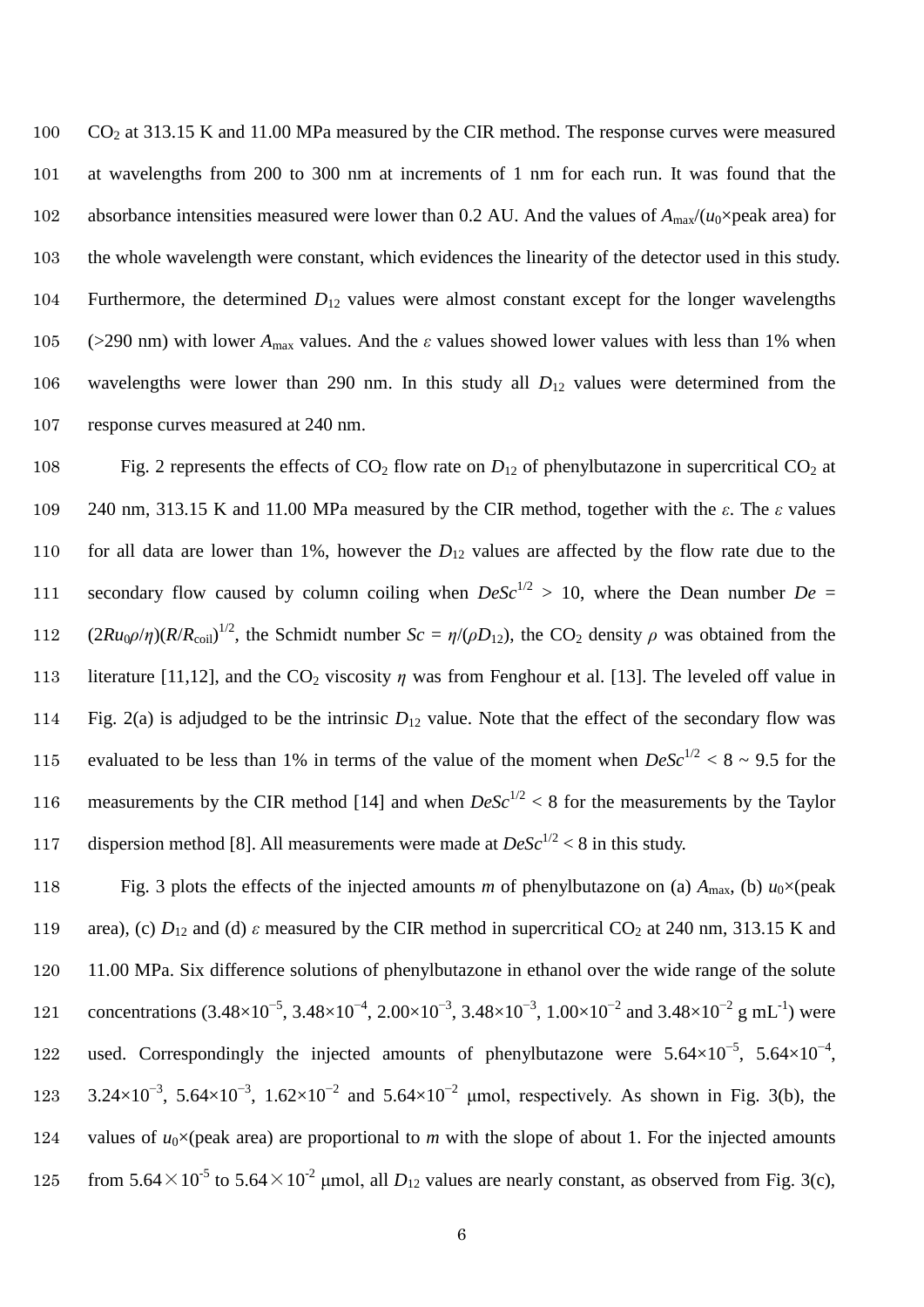and the  $\varepsilon$  values are lower than 3%. In this study all measurements were carried out with 3.48×10<sup>-3</sup> 126  $127 \text{ g } mL^{-1}$  ethanol solution of phenylbutazone.

128

#### 129 *4.2. Diffusion measured by the CIR method*

130 The effect of pressure on  $D_{12}$  of phenylbutazone measured by the CIR method in supercritical CO<sup>2</sup> is presented in Fig. 4 and the *D*<sup>12</sup> data are listed in Table 1. The *D*<sup>12</sup> data were measured isothermally as a function of pressure from 8.50 to 40.00 MPa at 308.15, 313.15, 318.15, 323.15, 333.15 and 343.15 K. Note that only the *D*<sup>12</sup> data whose ε values were less than 1% were adopted 134 for all measurements in this study. It was observed that the  $D_{12}$  values simply decreased with increasing pressure and decreasing temperature, and then the slopes gradually decreased. The influence of pressure on *D*<sup>12</sup> was less significant at higher pressures. This behavior has been 137 reported in recent studies [15-31]. On the other hand, the higher pressure sensitivity of  $D_{12}$  in the low pressure range can be found, which is probably due to significantly changes in density and viscosity in this region. As has been seen, the *D*<sup>12</sup> data can be represented by a simple empirical correlation with temperature and pressure (Eq. (3)) with the average absolute relative deviation (AARD) of 2.8% for 104 data points, while the correlation depends on the system studied.

142 
$$
D_{12} = 5.92 \times 10^{-9} - 7.51 \times 10^{-12}T - \frac{8.49 \times 10^{-7}}{P} + 2.89 \times 10^{-9} \frac{T}{P}
$$
 (3)

143 
$$
AARD = \frac{1}{N} \sum_{i=1}^{N} \left| \frac{D_{12,i,\text{cm}} - D_{12,i,\text{meas}}}{D_{12,i,\text{meas}}} \right| \times 100\%
$$
 (4)

144 where  $D_{12}$ , *T* and *P* are in m<sup>2</sup> s<sup>-1</sup>, K and MPa, respectively, *N* is the number of experimental points, 145 and  $D_{12, \text{i,crd}}$  and  $D_{12, \text{i,meas}}$  are the correlated and measured data, respectively. Although the Eq. (3) is 146 in excellent agreement with the *D*<sup>12</sup> data in the higher pressure region, which also can be seen in 147 literature [24,26-29], there is a significant deviation from the experimental data in the lower 148 pressure region at each constant temperature.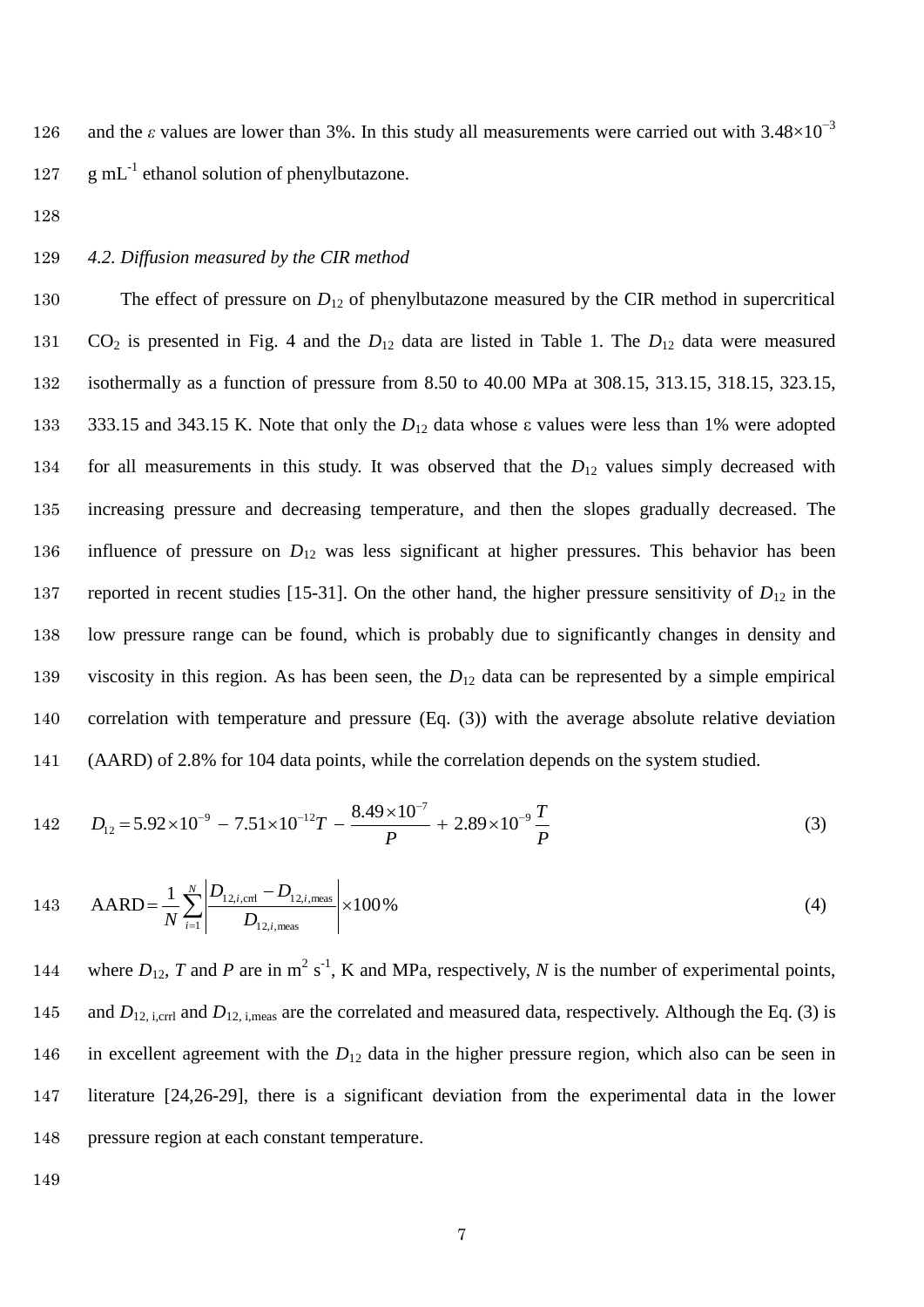#### 150 *4.3. Diffusion measured by the Taylor dispersion method*

151 The effect of temperature on  $D_{12}$  of phenylbutazone measured by the Taylor dispersion method in ethanol at 298.15, 303.15, 308.15, 313.15, 318.15, 323.15, 328.15 and 333.15 K is presented in Fig. 5 and the *D*<sup>12</sup> data are shown in Table 2. The *D*<sup>12</sup> data were measured isobarically as a function of temperature at atmospheric pressure. The *D*<sup>12</sup> values increased with increasing temperature at constant pressure. And a high temperature dependence on *D*<sup>12</sup> can be observed.

156

#### 157 *4.4. Predicting all data*

158 Fig. 6 shows  $D_{12}/T$  as a function of fluid viscosity *η* for all  $D_{12}$  data of phenylbutazone in 159 supercritical CO<sup>2</sup> measured by the CIR method and in ethanol measured by the Taylor dispersion 160 method in this study. Note that the ethanol viscosities were obtained from the literature [32]. The 161 data can be represented with straight lines given by Eq. (5).

$$
162 \qquad \frac{D_{12}}{T} = \alpha \eta^{\beta} \tag{5}
$$

163 where  $\alpha$  and  $\beta$  are parameters, which are specific to the system of a solute and a fluid. The validity 164 of the correlation in Eq. (5) on the basis of the hydrodynamic approach has been demonstrated for 165 various compounds in supercritical  $CO<sub>2</sub>$  [15-23,25,30,31], in organic solvents [33,34] and mixture 166 [35] of supercritical  $CO<sub>2</sub>$  and hexane. It was found that all data for the two studied systems of 167 phenylbutazone in  $CO<sub>2</sub>$  and phenylbutazone in ethanol also can be represented by Eq. (5). We 168 obtain  $D_{12}/T=2.346\times10^{-15}\eta^{-0.955}$  with AARD of 5.4% for 112 data points, where  $D_{12}$ , *T* and  $\eta$  are in 169  $\text{m}^2 \text{ s}^{-1}$ , K and Pa s, respectively.

170

#### 171 **5. Conclusion**

172 Infinite dilution binary diffusion coefficients of phenylbutazone in supercritical CO<sub>2</sub> at 308.15, 173 313.15, 318.15, 323.15, 333.15, 343.15 K and 8.50 to 40.00 MPa were measured by the CIR 174 method. In addition the  $D_{12}$  data of phenylbutazone in ethanol were measured at 298.15, 303.15,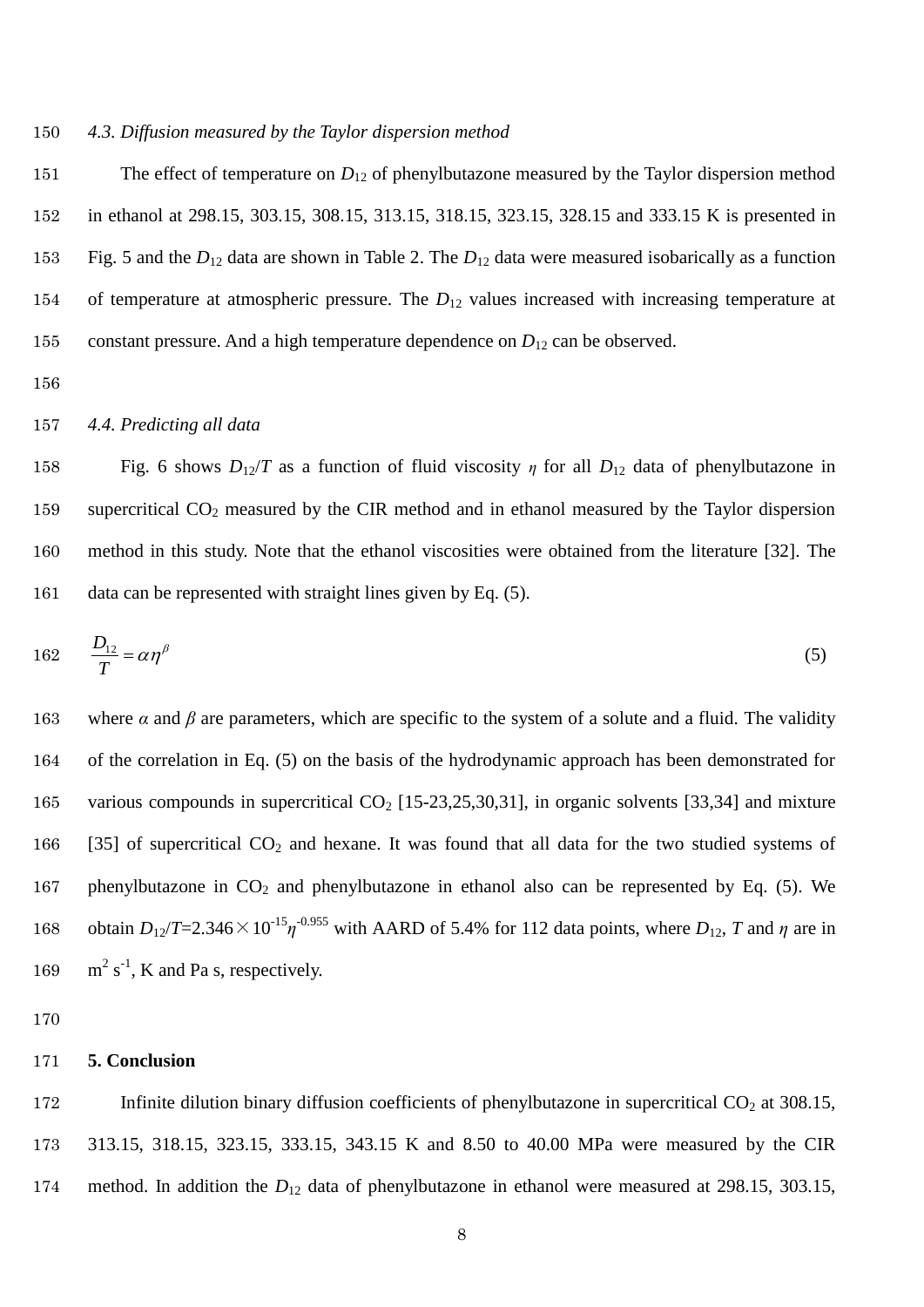308.15, 313.15, 318.15, 323.15, 328.15, 333.15 K and atmospheric pressure by the Taylor dispersion method. The values of *D*<sup>12</sup> for phenylbutazone were determined by fitting the response 177 curve calculated to that measured experimentally. It was found that the  $D_{12}$  increased from 4.447 $\times$  $10^{-10}$  m<sup>2</sup> s<sup>-1</sup> at 298.15 K and 0.1 MPa in ethanol to  $1.434 \times 10^{-8}$  m<sup>2</sup> s<sup>-1</sup> at 343.15 K and 14.00 MPa in 179 supercritical CO<sub>2</sub>. All experimental data were able to be correlated with the hydrodynamic equation  $D_{12}/T$  as a function of fluid viscosity with a wide viscosity range  $(3.232 \times 10^{-5}$  to  $1.113 \times 10^{-3}$  Pa s) from supercritical to liquid state, and the results showed a good agreement between the correlated results and the experimental data with AARD of 5.4% for 112 data points.

- 
- 
- 
- 

#### **Acknowledgements**

 The authors are grateful to the Ministry of Education, Sports, Culture, Science and Technology of Japan (#22360325) for financially supporting this work.

#### **References**

- [1] I. Pasquali, R. Bettini, F. Giordano, Adv. Drug Delivery Rev. 60 (2008) 399-410.
- [2] A. Tabernero, E.M. Martín del Valle, M.A. Galán, Chem. Eng. Processing 60 (2012) 9-25.
- [3] K.K. Liong, P.A. Wells, N.R. Foster, J. Supercrit. Fluids 4 (1991) 91-108.
- [4] J.J. Suárez, I. Medina, J.L. Bueno, Fluid Phase Equilib. 153 (1998) 167-212.
- [5] T. Funazukuri, C.Y. Kong, S. Kagei, J. Chromatogr. A 1037 (2004) 411-429.
- [6] I. Medina, J. Chromatogr. A 1250 (2012) 124-140.
- [7] C.Y. Kong, T. Funazukuri, S. Kagei, G. Wang, F. Lu, T. Sako, J. Chromatogr. A 1250 (2012) 141-156.
- [8] A. Alizadeh, C.A. Nieto de Castro, C.A. Wakeham, Int. J. Thermophys. 1 (1980) 243-284.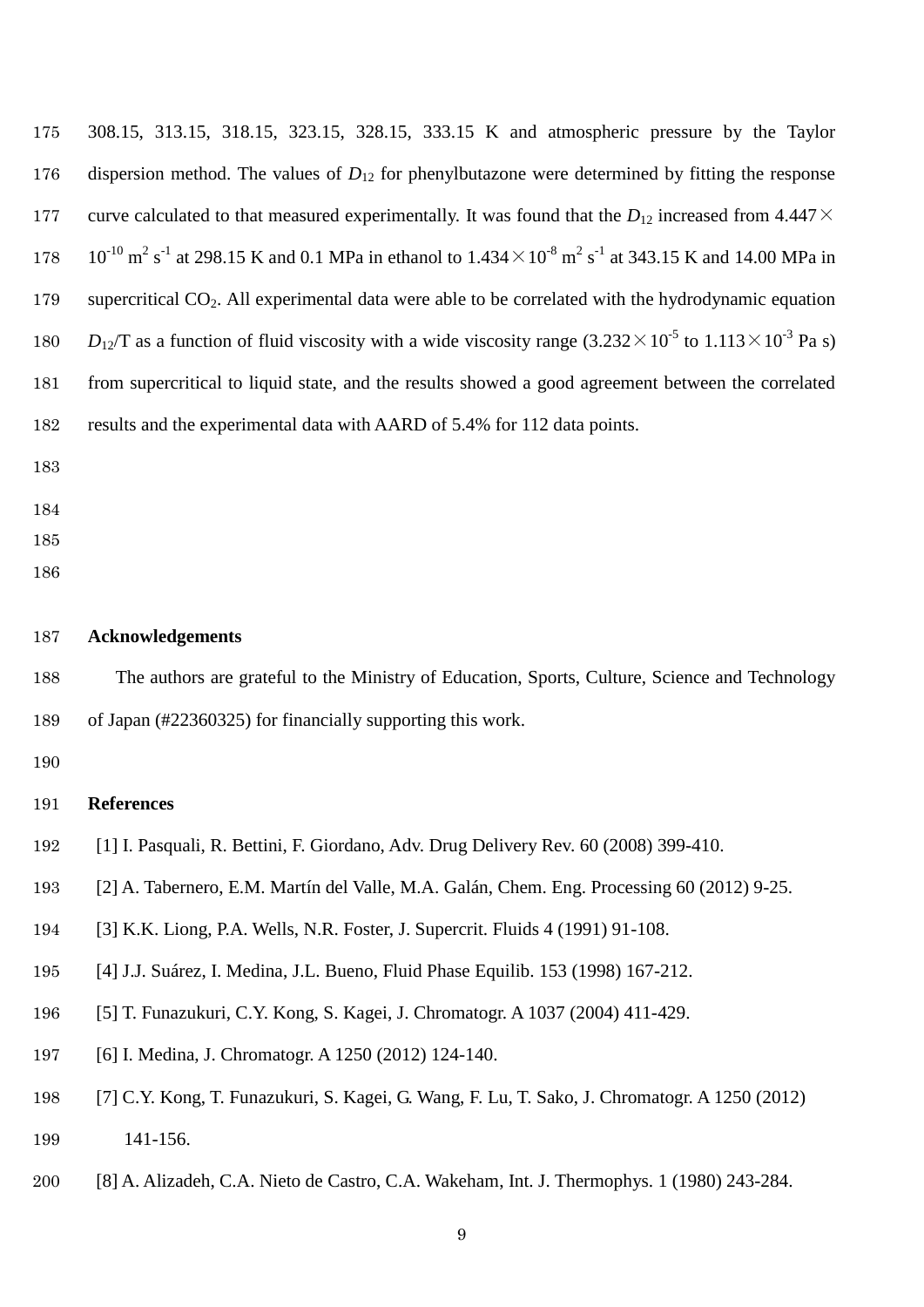- [9] C.Y. Kong, T. Funazukuri, S. Kagei, J. Chromatogr. A 1035 (2004) 177-193.
- [10] C.Y. Kong, T. Funazukuri, S. Kagei, J. Supercrit. Fluids 44 (2008) 294-300.
- [11] K.S. Pitzer, D.R. Schreiber, Fluid Phase Equilib. 41 (1988) 1-17.
- [12] R. Span, W. Wagner, J. Phys. Chem. Ref. Data 25 (1996) 1509-1595.
- [13] A. Fenghour, W.A. Wakeham, V. Vesovic, J. Phys. Chem. Ref. Data 27 (1998) 31-44.
- [14] T. Funazukuri, C.Y. Kong, S. Kagei, Fluid Phase Equilib. 59 (2004) 3029-3036.
- [15] T. Funazukuri, C.Y. Kong, N. Murooka, S. Kagei, Ind. Eng. Chem. Res. 39 (2000) 4462-4469.
- [16] T. Funazukuri, C.Y. Kong, S. Kagei, Ind. Eng. Chem. Res. 41 (2002) 2812-2818.
- [17] T. Funazukuri, C.Y. Kong, S. Kagei, Fluid Phase Equilib. 206 (2003) 163-178.
- [18] T. Funazukuri, C.Y. Kong, S. Kagei, J. Supercrit. Fluids 27 (2003) 85-96.
- [19] T. Funazukuri, C.Y. Kong, T. Kikuchi, S. Kagei, J. Chem. Eng. Data 48 (2003) 684-688.
- [20] T. Funazukuri, C.Y. Kong, S. Kagei, Fluid Phase Equilib. 219 (2004) 67-73.
- [21] C.Y. Kong, N.R.W. Withanage, T. Funazukuri, S. Kagei, J. Chem. Eng. Data 50 (2005) 1635-1640.
- [22] C.Y. Kong, N.R.W. Withanage, T. Funazukuri, S. Kagei, J. Supercrit. Fluids 37 (2006) 63-71.
- [23] C.Y. Kong, M. Mori, T. Funazukuri, S. Kagei, Anal. Sci. 22 (2006) 1431-1436.
- [24] C. Pizarro, O. Suárez-Iglesias, I. Medina, J.L. Bueno, J. Chromatogr. A 1167 (2007) 202-209.
- [25] T. Funazukuri, C.Y. Kong, S. Kagei, J. Supercrit. Fluids 46 (2008) 280-284.
- [26] C. Pizarro, O. Suárez-Iglesias, I. Medina, J.L. Bueno, J. Supercrit. Fluids 43 (2008) 469-476.
- [27] O. Suárez-Iglesias, I. Medina, C. Pizarro, J.L. Bueno, J. Chem. Eng. Data 53 (2008) 779-784.
- [28] C. Pizarro, O. Suárez-Iglesias, I. Medina, J.L. Bueno, J. Supercrit. Fluids 48 (2009) 1-8.
- [29] C. Pizarro, O. Suárez-Iglesias, I. Medina, J.L. Bueno, J. Chem. Eng. Data 54 (2009) 1467-1471.
- [30] C.Y. Kong, M. Nakamura, K. Sone, T. Funazukuri, S. Kagei, J. Chem. Eng. Data 55 (2010) 3095-3100.
- [31] C.Y. Kong, Y.Y. Gu, M. Nakamura, T. Funazukuri, S. Kagei, Fluid Phase Equilib. 297 (2010)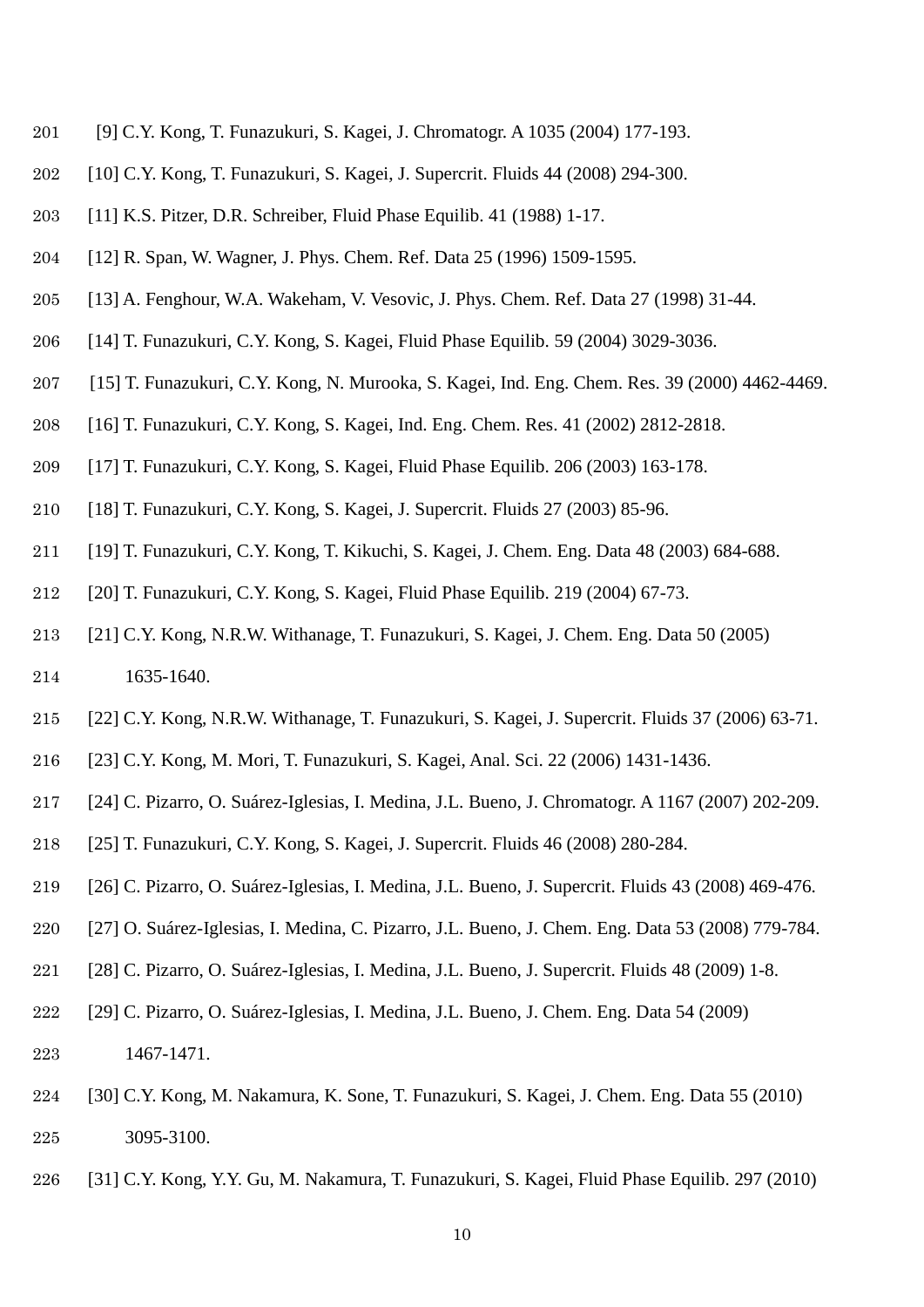- 162-167.
- [32] S.B. Kiselev, J.F. Ely, I.M. Abdulagatov, M.L. Huber, Ind. Eng. Chem. Res. 44 (2005) 6916-6927.
- [33] T. Funazukuri, N. Nishimoto, N. Wakao, J. Chem. Eng. Data 39 (1994) 911-915.
- [34] M. Toriumi, R. Katooka, K. Yui, T. Funazukuri, C.Y. Kong, S. Kagei, Fluid Phase Equilib. 297 (2010) 62-66.
- [35] T. Funazukuri, Y. Ishiwata, Fluid Phase Equilib. 164 (1999) 117-129.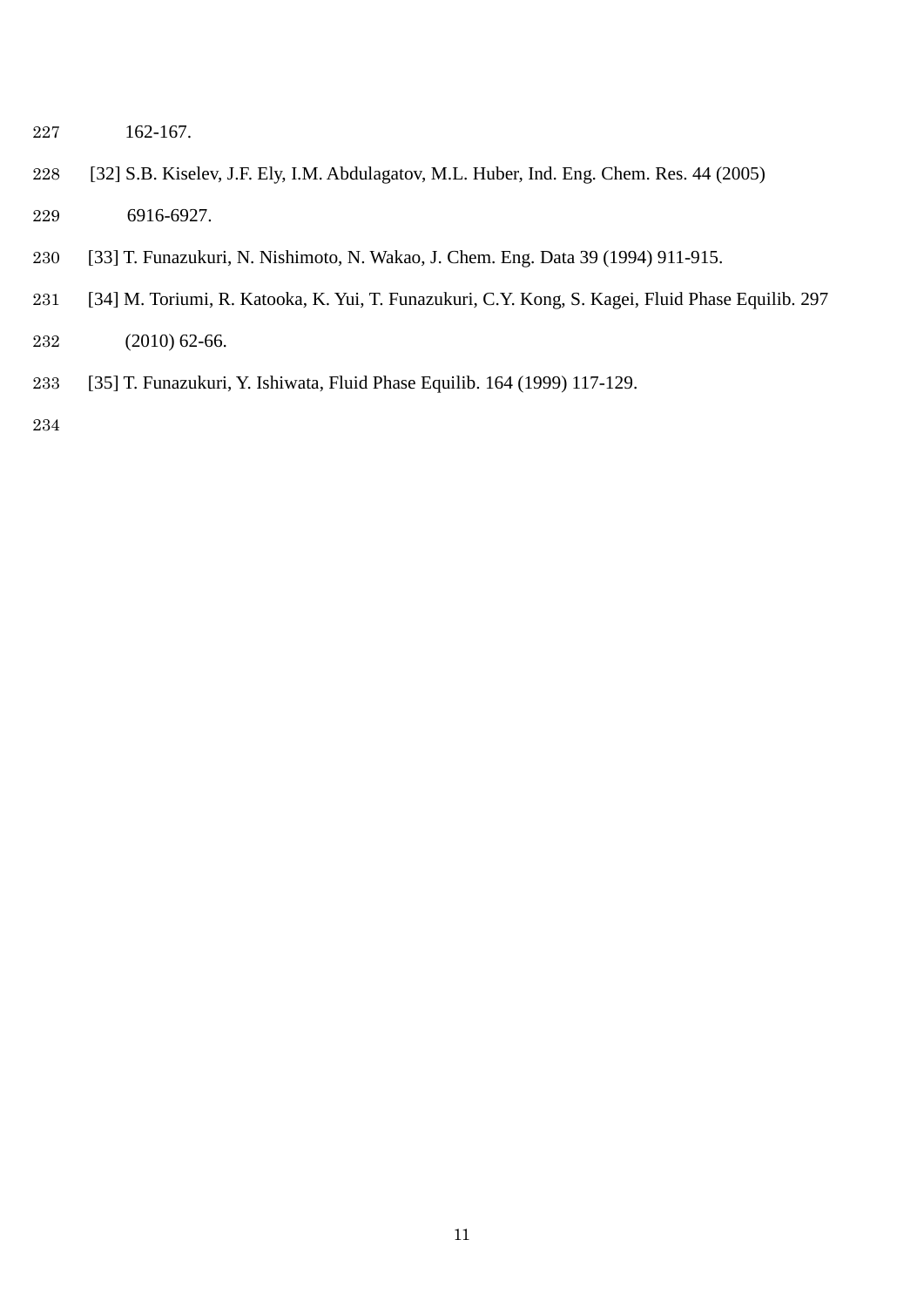235 Figure captions

- 236 Fig. 1. Wavelength dependence on (a) absorbance of the peak top of a response curve *A*max, (b) 237 *A<sub>max</sub>*/( $u_0$  × peak area), (c)  $D_{12}$  and (d)  $\varepsilon$  for phenylbutazone in supercritical CO<sub>2</sub> at 313.15 K 238 and 11.00 MPa measured by the CIR method.
- 239 Fig. 2. Effects of the secondary flow on (a)  $D_{12}$  and (b)  $\varepsilon$  measured at 240 nm, 313.15 K and 11.00 240 MPa for phenylbutazone in supercritical  $CO<sub>2</sub>$  by the CIR method.
- 241 Fig. 3. Effects of the injected amount *m* of phenylbutazone in supercritical  $CO_2$  at 240 nm, 313.15 242 K and 11.00 MPa on (a) absorbance of the peak top of a response curve  $A_{\text{max}}$ , (b)  $u_0 \times$  (peak 243 area), (c)  $D_{12}$  and (d)  $\varepsilon$  measured by the CIR method.
- 244 Fig. 4. Pressure dependence on *D*<sup>12</sup> of phenylbutazone measured by the CIR method in supercritical 245 CO<sub>2</sub> at 308.15 K ( $\circ$ ), 313.15 K ( $\triangle$ ), 318.15 K ( $\triangle$ ), 323.15 K ( $\circ$ ), 333.15 K ( $\vee$ ), 343.15 K
- 246  $\degree$  ) and at 8.50 to 40.00 MPa and together with the predicted values by Eq. (3) (solid line)
- 247 Fig. 5. Temperature dependence on *D*<sup>12</sup> of phenylbutazone measured by the Taylor dispersion 248 method in ethanol at 298.15 K ( <sup>®</sup> ), 303.15 K ( <sup>®</sup> ), 308.15 K ( <sup>®</sup> ), 313.15 K ( <sup>o</sup> ), 318.15 K
- 249 (A), 323.15 K ( $\blacksquare$ ), 328.15 K ( $\blacktriangledown$ ), 333.15 K ( $\lozenge$ ) and at atmospheric pressure.
- 250 Fig. 6.  $D_{12}/T$  vs. fluid viscosity  $\eta$  for all  $D_{12}$  data of phenylbutazone measured by the CIR method 251 in supercritical  $CO_2$  and by the Taylor dispersion method in ethanol. The key is the same as 252 in Fig. 4 and Fig. 5, and  $(-)$  represented by Eq. (5).
- 253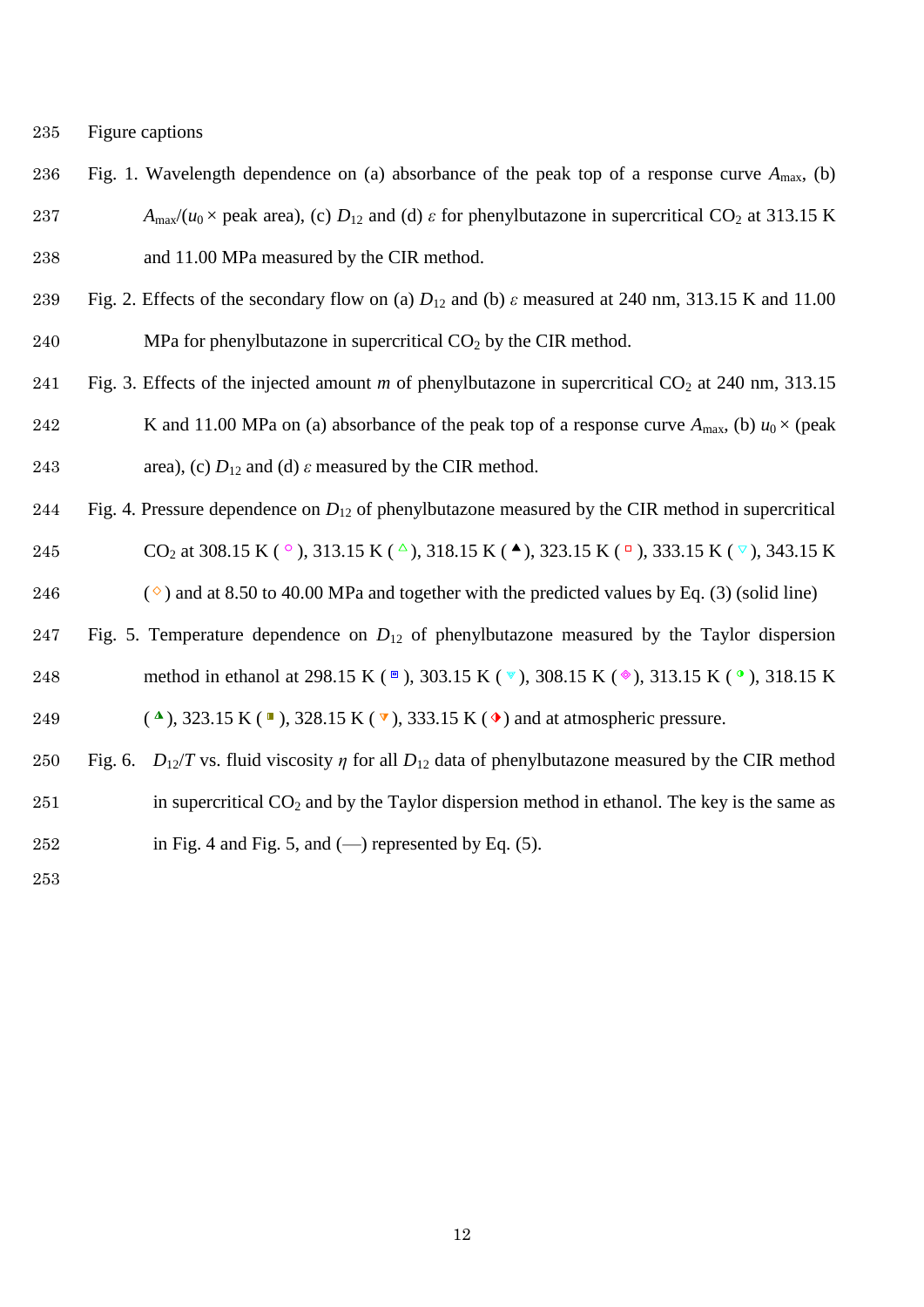

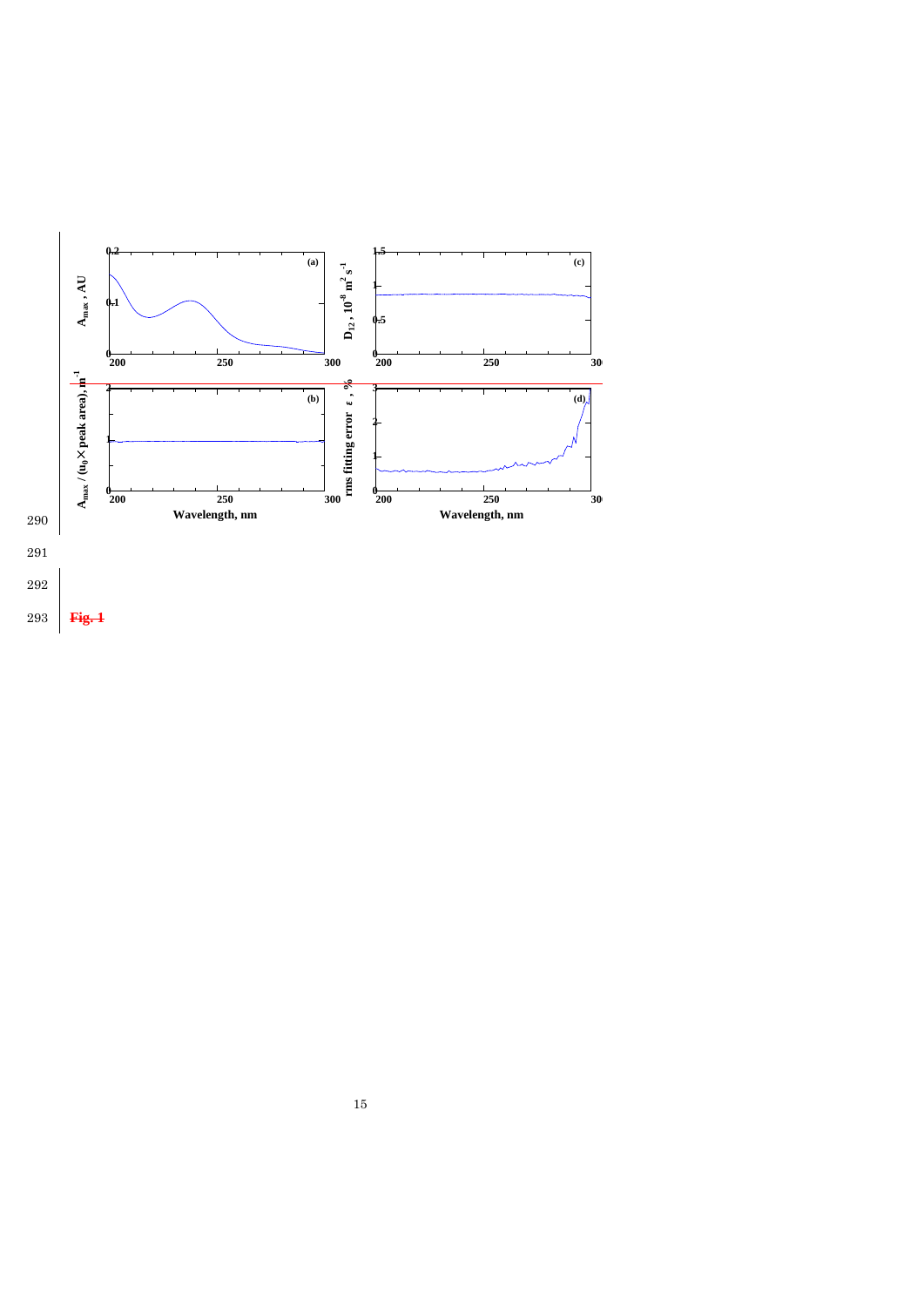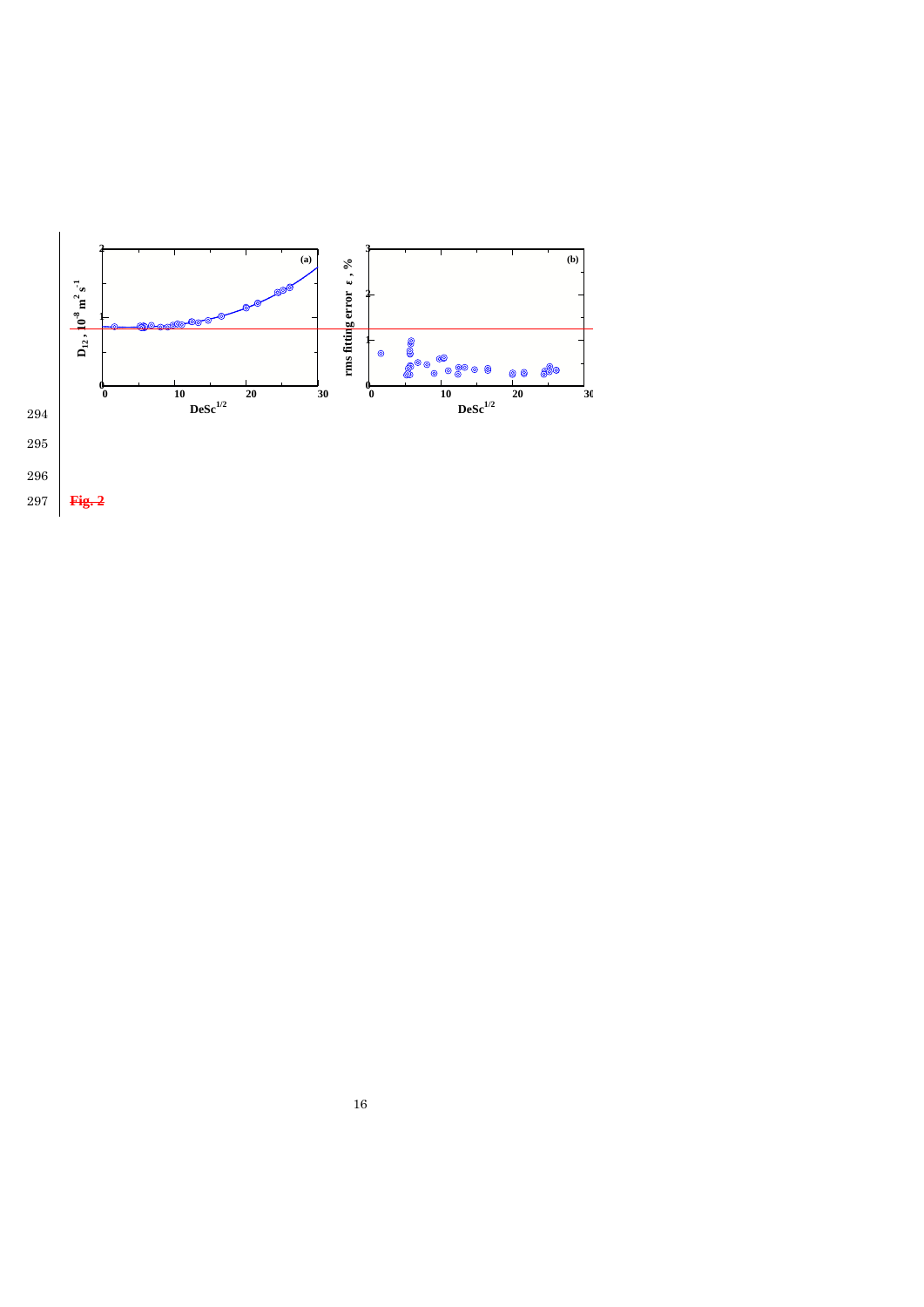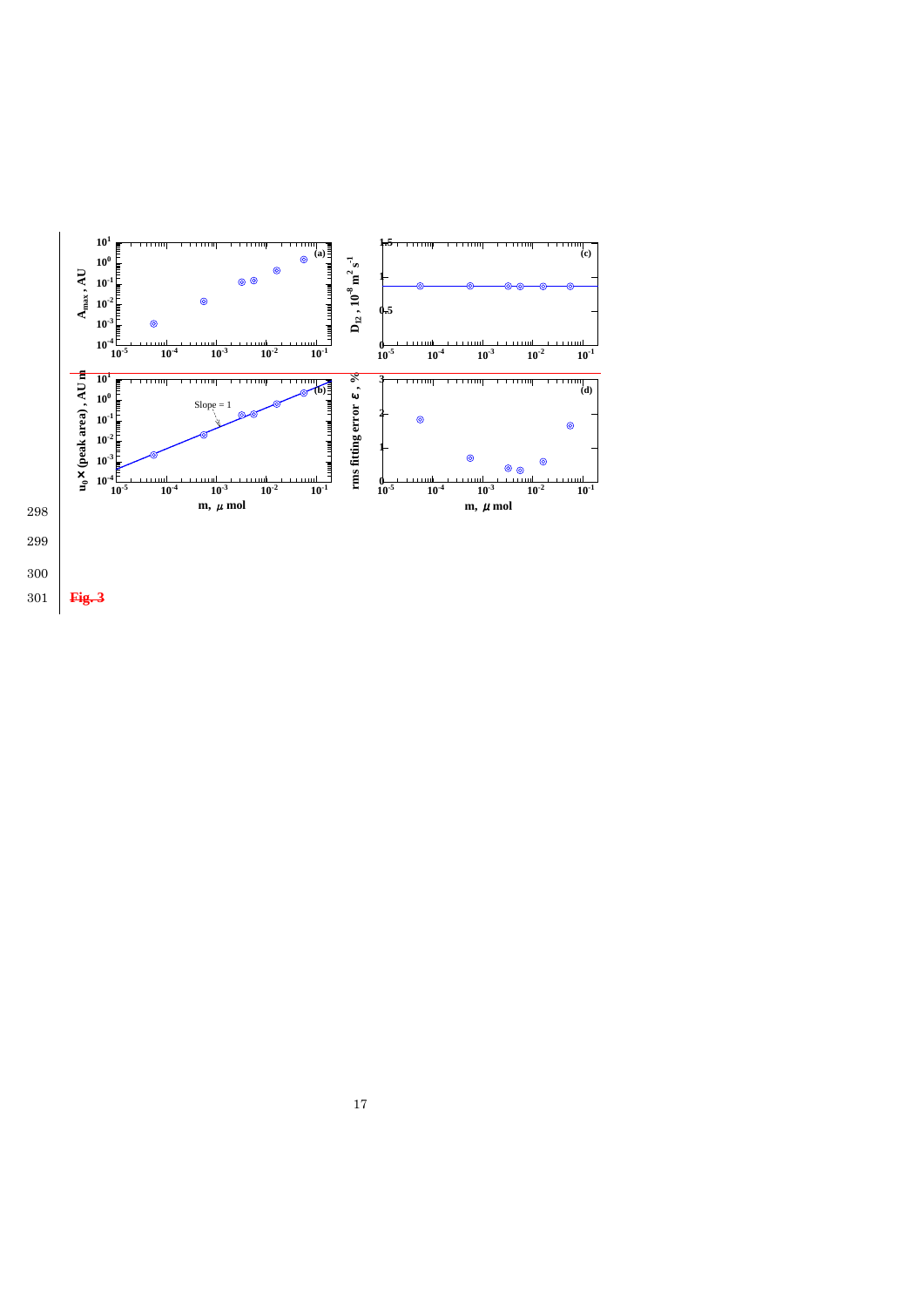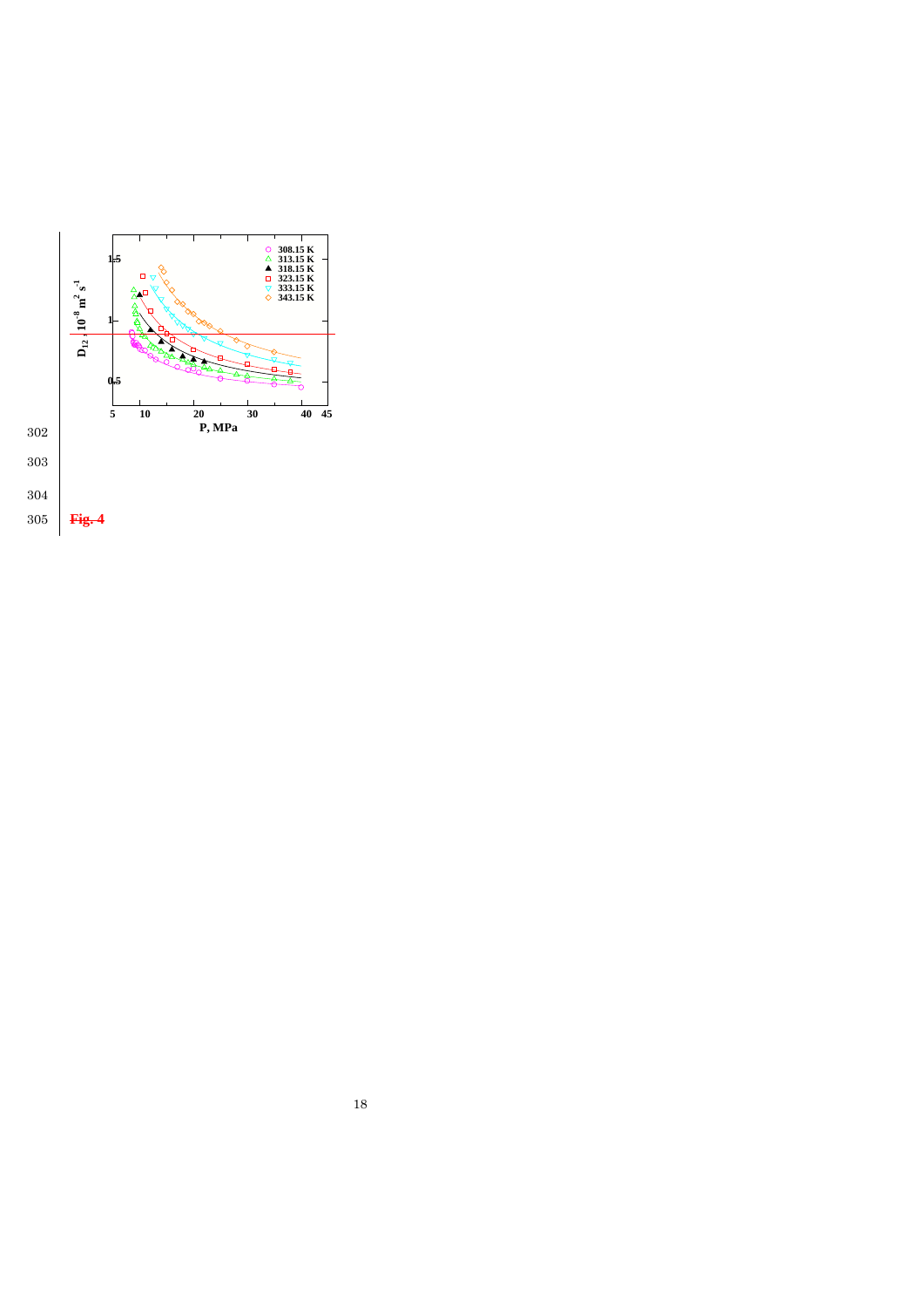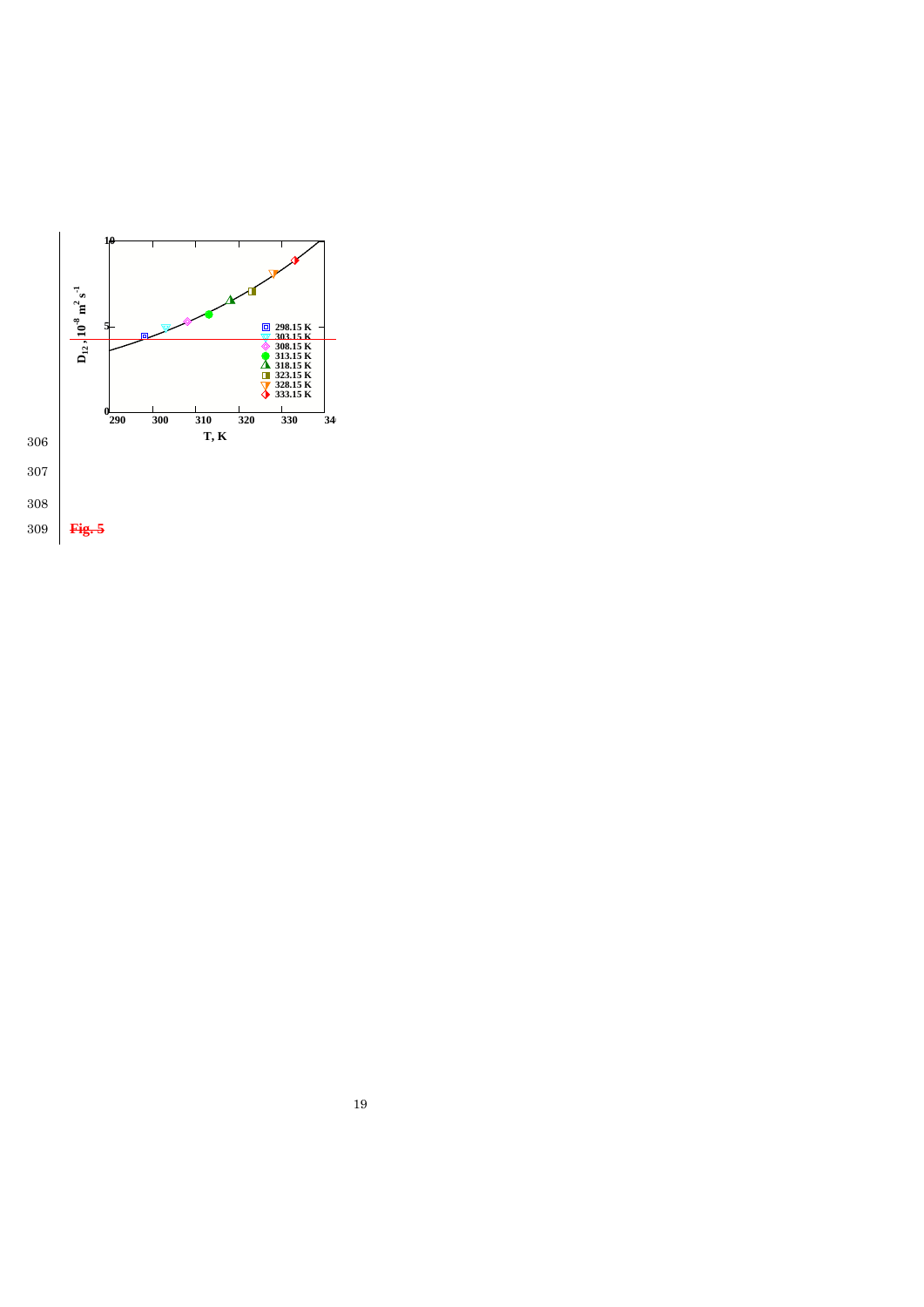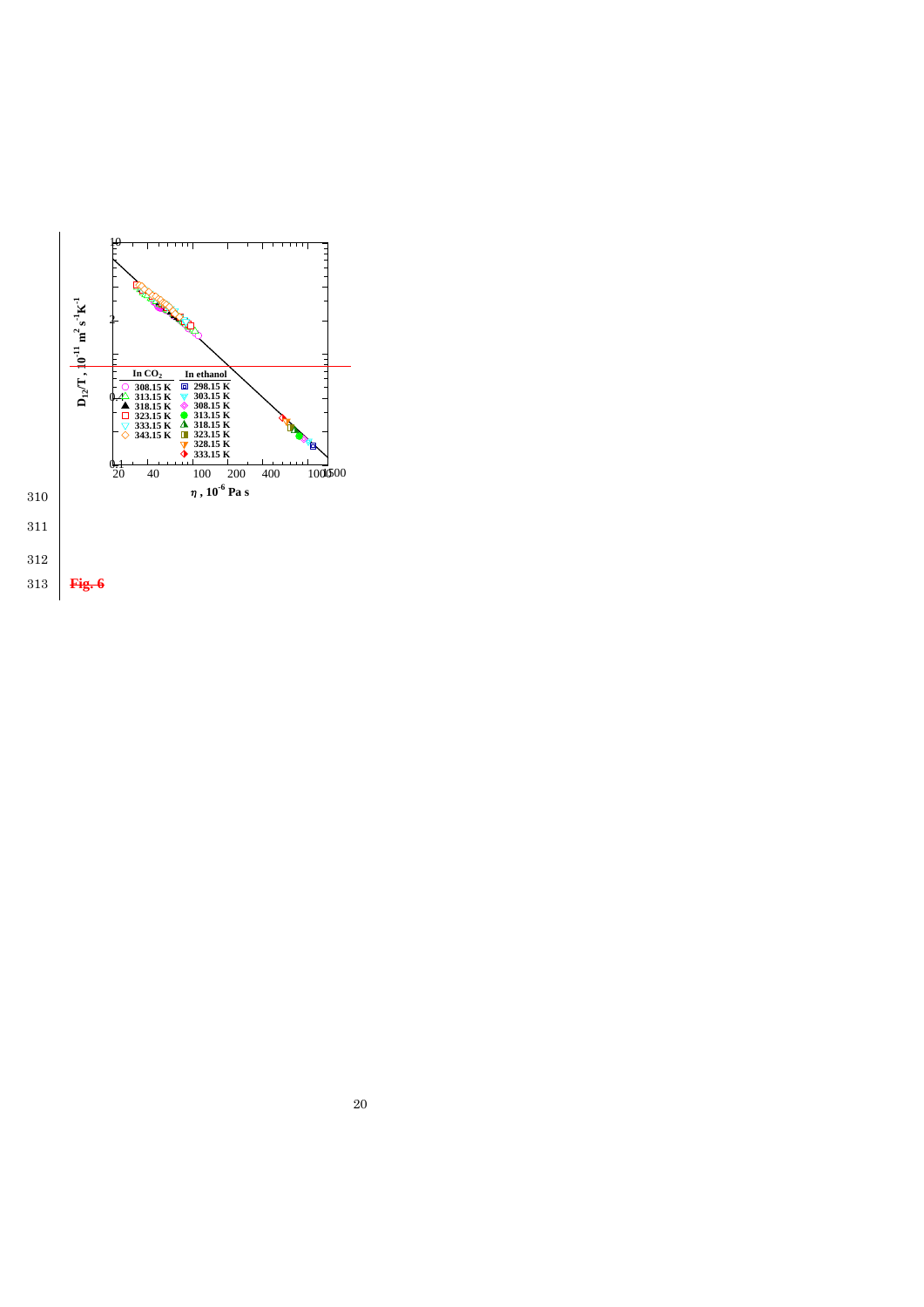| 254 | List of the Tables                                                                                      |
|-----|---------------------------------------------------------------------------------------------------------|
| 255 |                                                                                                         |
| 256 | Table 1                                                                                                 |
| 257 | Diffusion coefficients $D_{12}$ of phenylbutazone in supercritical $CO_2$ measured by the CIR method at |
| 258 | 308.15 to 343.15 K                                                                                      |
| 259 |                                                                                                         |
| 260 |                                                                                                         |
| 261 | Table 2                                                                                                 |
| 262 | Diffusion coefficients $D_{12}$ of phenylbutazone in ethanol measured by the Taylor dispersion method   |

at atmospheric pressure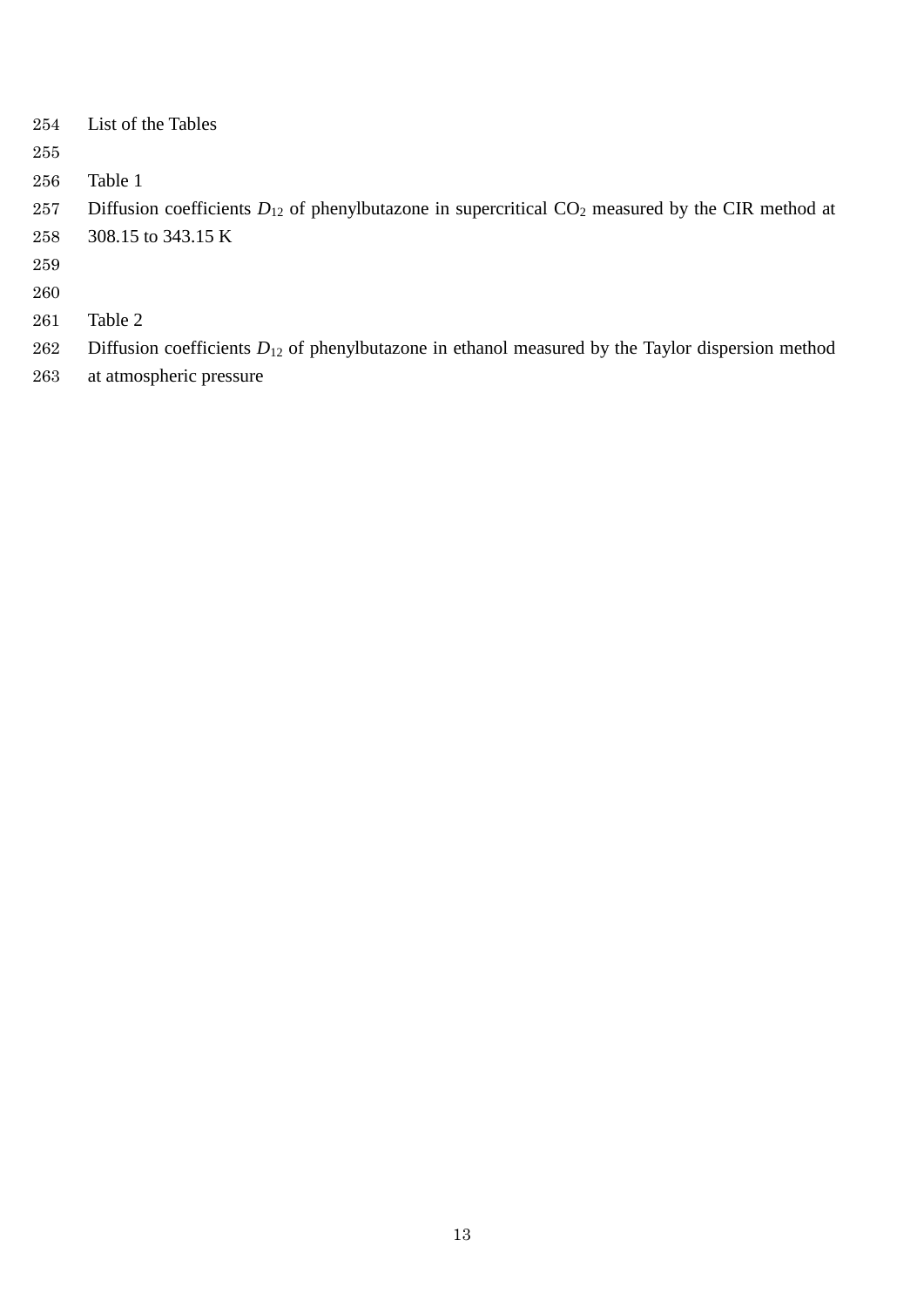## 267

## Table 1

Diffusion coefficients *D*12 of phenylbutazone in supercritical

CO<sup>2</sup> measured by the CIR method at 308.15 to 343.15 K

| 308.15 K |                          |                              |                                                             |
|----------|--------------------------|------------------------------|-------------------------------------------------------------|
| P(MPa)   | $\rho(\text{kg m}^{-3})$ | $\eta(10^{-6} \text{ Pa s})$ | $D_{12}$ (10 <sup>-8</sup> m <sup>2</sup> s <sup>-1</sup> ) |
| 8.50     | 612.12                   | 45.87                        | 0.905                                                       |
| 8.60     | 625.37                   | 47.26                        | 0.897                                                       |
| 8.70     | 636.50                   | 48.46                        | 0.870                                                       |
| 8.80     | 646.10                   | 49.52                        | 0.824                                                       |
| 8.90     | 654.56                   | 50.48                        | 0.817                                                       |
| 9.00     | 662.13                   | 51.36                        | 0.801                                                       |
| 9.10     | 668.99                   | 52.17                        | 0.804                                                       |
| 9.20     | 675.28                   | 52.92                        | 0.800                                                       |
| 9.30     | 681.07                   | 53.63                        | 0.799                                                       |
| 9.40     | 686.46                   | 54.29                        | 0.815                                                       |
| 9.50     | 691.50                   | 54.92                        | 0.797                                                       |
| 9.60     | 696.24                   | 55.52                        | 0.796                                                       |
| 9.70     | 700.71                   | 56.10                        | 0.792                                                       |
| 9.80     | 704.95                   | 56.65                        | 0.794                                                       |
| 9.90     | 708.97                   | 57.17                        | 0.786                                                       |
| 10.00    | 712.81                   | 57.68                        | 0.777                                                       |
| 10.10    | 716.48                   | 58.18                        | 0.764                                                       |
| 10.50    | 729.76                   | 60.00                        | 0.756                                                       |
| 11.00    | 743.95                   | 62.03                        | 0.753                                                       |
| 12.00    | 767.07                   | 65.51                        | 0.710                                                       |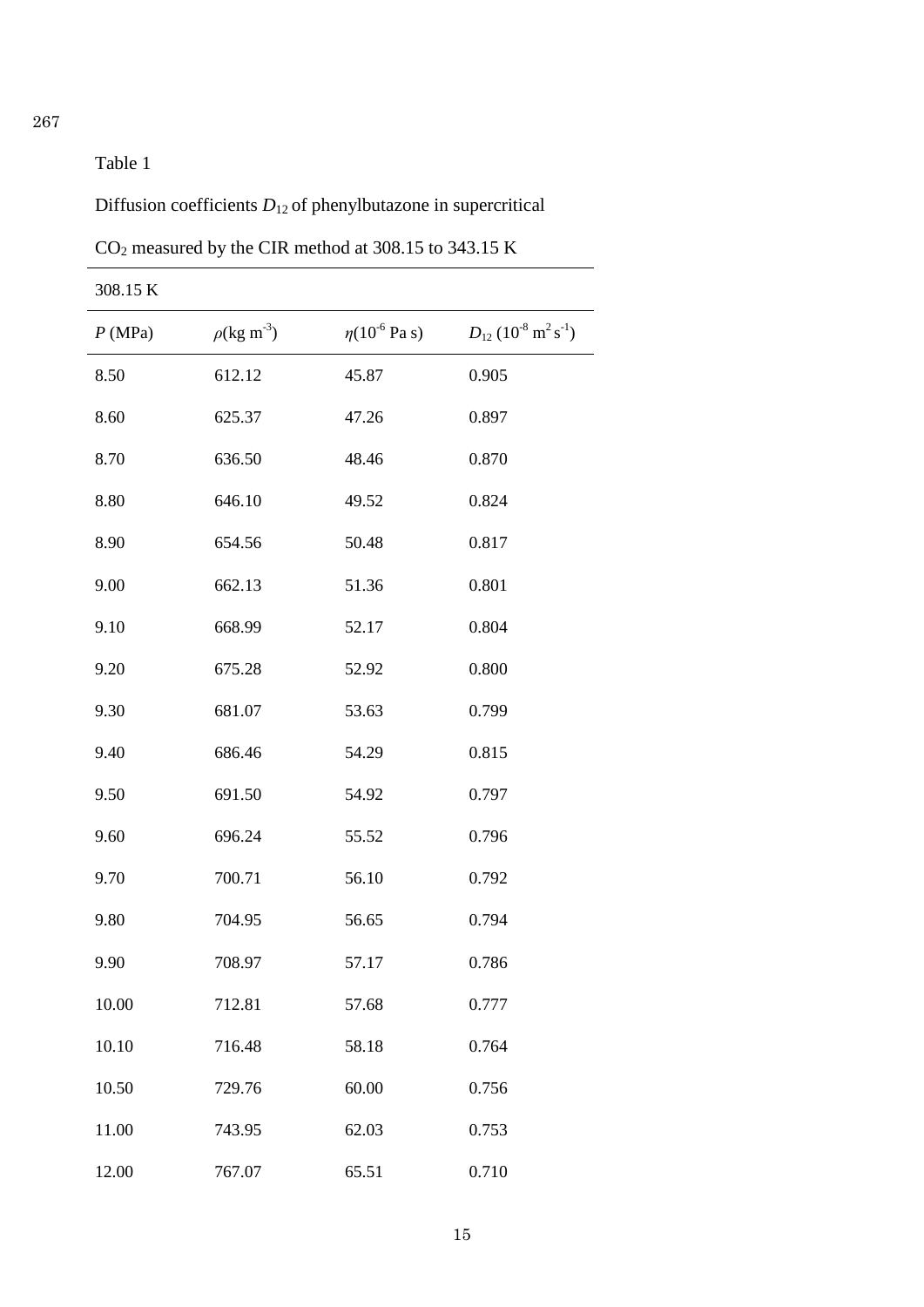| 13.00 | 785.70 | 68.50  | 0.680 |
|-------|--------|--------|-------|
| 15.00 | 815.06 | 73.57  | 0.659 |
| 17.00 | 838.09 | 77.90  | 0.619 |
| 19.00 | 857.21 | 81.76  | 0.594 |
| 20.00 | 865.72 | 83.56  | 0.605 |
| 21.00 | 873.67 | 85.29  | 0.573 |
| 25.00 | 901.23 | 91.69  | 0.524 |
| 25.00 | 901.23 | 91.69  | 0.523 |
| 30.00 | 929.11 | 98.86  | 0.505 |
| 35.00 | 952.29 | 105.42 | 0.475 |
| 40.00 | 972.26 | 111.57 | 0.452 |

| P(MPa) | $\rho(\text{kg m}^{-3})$ | $\eta(10^{-6} \text{ Pa s})$ | $D_{12}$ (10 <sup>-8</sup> m <sup>2</sup> s <sup>-1</sup> ) |
|--------|--------------------------|------------------------------|-------------------------------------------------------------|
| 8.90   | 458.03                   | 32.72                        | 1.248                                                       |
| 9.00   | 485.50                   | 34.77                        | 1.190                                                       |
| 9.10   | 510.38                   | 36.75                        | 1.118                                                       |
| 9.20   | 532.04                   | 38.56                        | 1.071                                                       |
| 9.30   | 550.54                   | 40.17                        | 1.050                                                       |
| 9.50   | 580.01                   | 42.90                        | 0.993                                                       |
| 9.60   | 591.97                   | 44.05                        | 0.979                                                       |
| 10.00  | 628.61                   | 47.81                        | 0.930                                                       |
| 10.50  | 660.15                   | 51.33                        | 0.879                                                       |
| 11.00  | 683.52                   | 54.11                        | 0.866                                                       |
| 12.00  | 717.76                   | 58.52                        | 0.792                                                       |
| 12.50  | 731.20                   | 60.37                        | 0.776                                                       |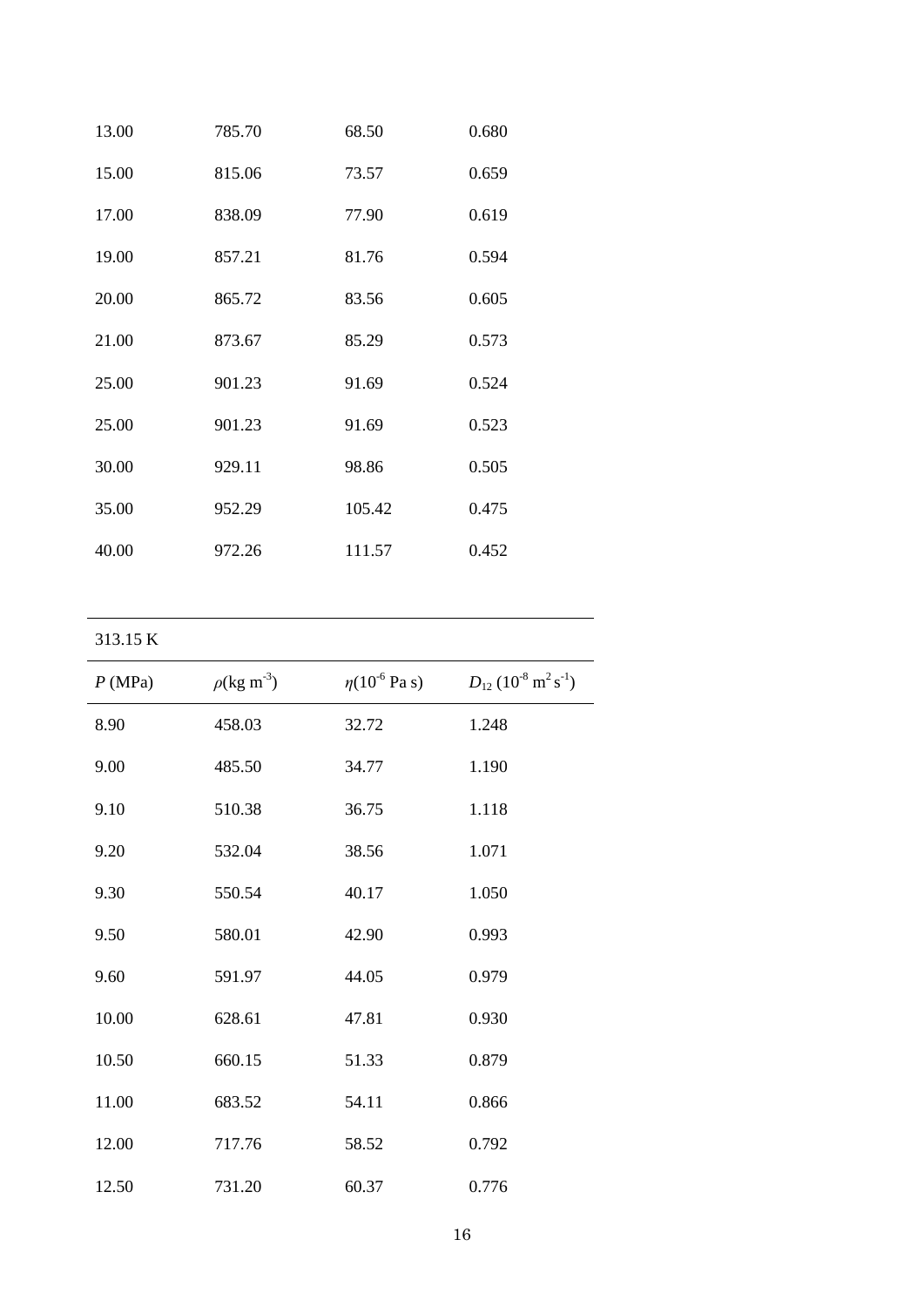| 13.00 | 743.04 | 62.05  | 0.768 |
|-------|--------|--------|-------|
| 14.00 | 763.27 | 65.06  | 0.745 |
| 15.00 | 780.23 | 67.73  | 0.711 |
| 16.00 | 794.90 | 70.16  | 0.699 |
| 18.00 | 819.51 | 74.48  | 0.676 |
| 19.00 | 830.09 | 76.45  | 0.654 |
| 20.00 | 839.81 | 78.32  | 0.637 |
| 22.00 | 857.20 | 81.82  | 0.615 |
| 23.00 | 865.07 | 83.47  | 0.599 |
| 25.00 | 879.49 | 86.62  | 0.587 |
| 28.00 | 898.53 | 91.04  | 0.556 |
| 30.00 | 909.89 | 93.83  | 0.544 |
| 35.00 | 934.81 | 100.37 | 0.519 |
| 38.00 | 947.93 | 104.07 | 0.502 |

| P(MPa) | $\rho(\text{kg m}^{-3})$ | $\eta(10^{-6} \text{ Pa s})$ | $D_{12}$ (10 <sup>-8</sup> m <sup>2</sup> s <sup>-1</sup> ) |
|--------|--------------------------|------------------------------|-------------------------------------------------------------|
| 10.00  | 498.25                   | 36.01                        | 1.207                                                       |
| 12.00  | 657.74                   | 51.25                        | 0.919                                                       |
| 14.00  | 720.47                   | 59.06                        | 0.824                                                       |
| 16.00  | 759.98                   | 64.71                        | 0.760                                                       |
| 18.00  | 789.24                   | 69.34                        | 0.704                                                       |
| 20.00  | 812.69                   | 73.36                        | 0.679                                                       |
| 22.00  | 832.36                   | 76.97                        | 0.661                                                       |
|        |                          |                              |                                                             |

323.15 K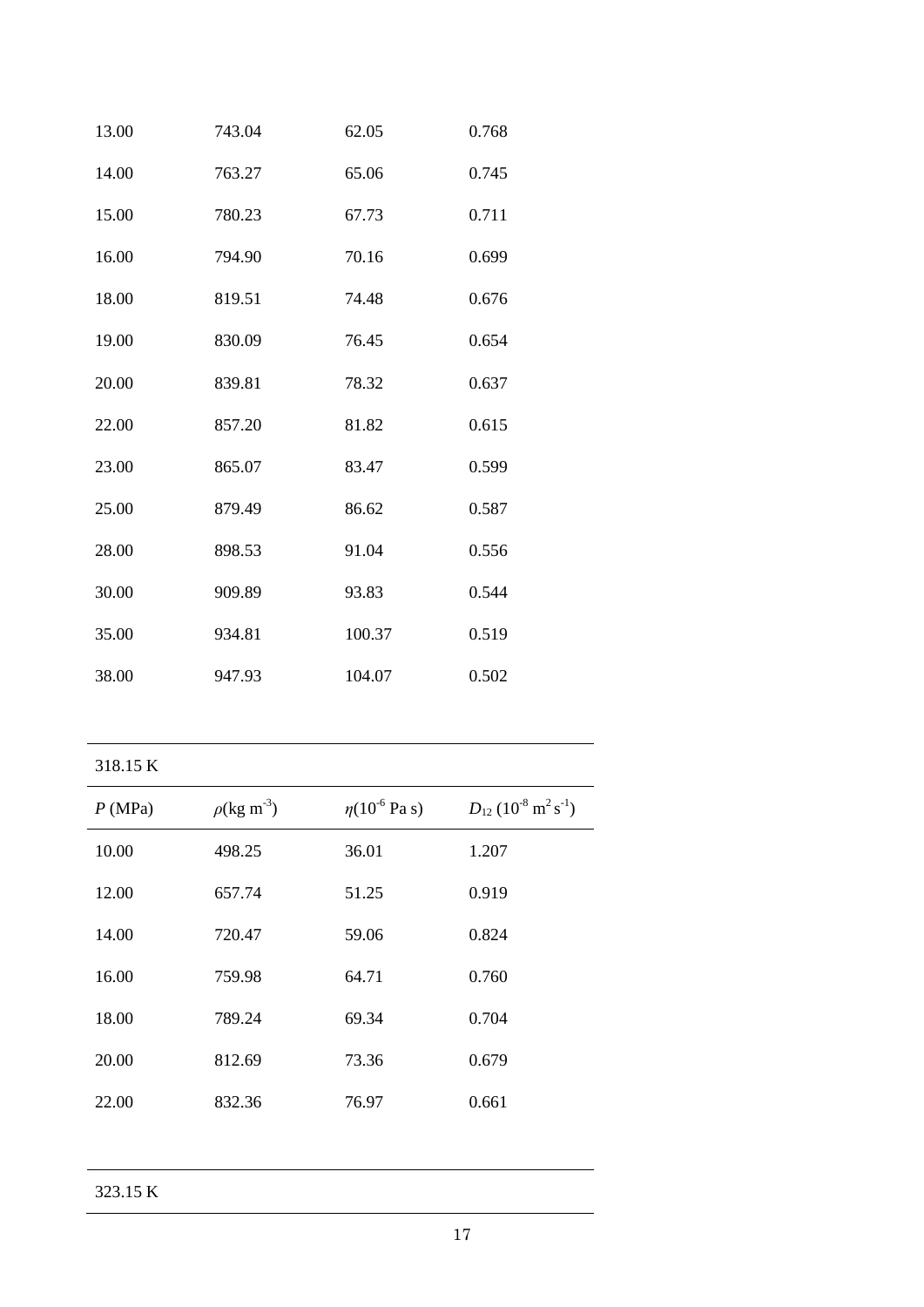| P(MPa) | $\rho(\text{kg m}^{-3})$ | $\eta(10^{-6} \text{ Pa s})$ | $D_{12}$ (10 <sup>-8</sup> m <sup>2</sup> s <sup>-1</sup> ) |
|--------|--------------------------|------------------------------|-------------------------------------------------------------|
| 10.50  | 445.55                   | 32.32                        | 1.366                                                       |
| 11.00  | 502.64                   | 36.59                        | 1.227                                                       |
| 12.00  | 584.71                   | 43.79                        | 1.079                                                       |
| 14.00  | 672.17                   | 53.13                        | 0.933                                                       |
| 15.00  | 699.75                   | 56.52                        | 0.891                                                       |
| 16.00  | 722.09                   | 59.46                        | 0.844                                                       |
| 20.00  | 784.29                   | 68.67                        | 0.760                                                       |
| 25.00  | 834.19                   | 77.42                        | 0.695                                                       |
| 30.00  | 870.43                   | 84.75                        | 0.641                                                       |
| 35.00  | 899.23                   | 91.27                        | 0.601                                                       |
| 38.00  | 914.14                   | 94.92                        | 0.578                                                       |

| P(MPa) | $\rho(\text{kg m}^{-3})$ | $\eta(10^{-6} \text{ Pa s})$ | $D_{12}$ (10 <sup>-8</sup> m <sup>2</sup> s <sup>-1</sup> ) |
|--------|--------------------------|------------------------------|-------------------------------------------------------------|
| 12.50  | 471.52                   | 34.66                        | 1.354                                                       |
| 13.00  | 505.35                   | 37.27                        | 1.265                                                       |
| 14.00  | 561.37                   | 42.05                        | 1.173                                                       |
| 15.00  | 604.09                   | 46.13                        | 1.095                                                       |
| 16.00  | 637.50                   | 49.61                        | 1.038                                                       |
| 17.00  | 664.59                   | 52.65                        | 0.986                                                       |
| 18.00  | 687.25                   | 55.35                        | 0.958                                                       |
| 19.00  | 706.68                   | 57.79                        | 0.931                                                       |
| 20.00  | 723.68                   | 60.04                        | 0.890                                                       |
| 22.00  | 752.38                   | 64.07                        | 0.854                                                       |
| 25.00  | 786.55                   | 69.33                        | 0.814                                                       |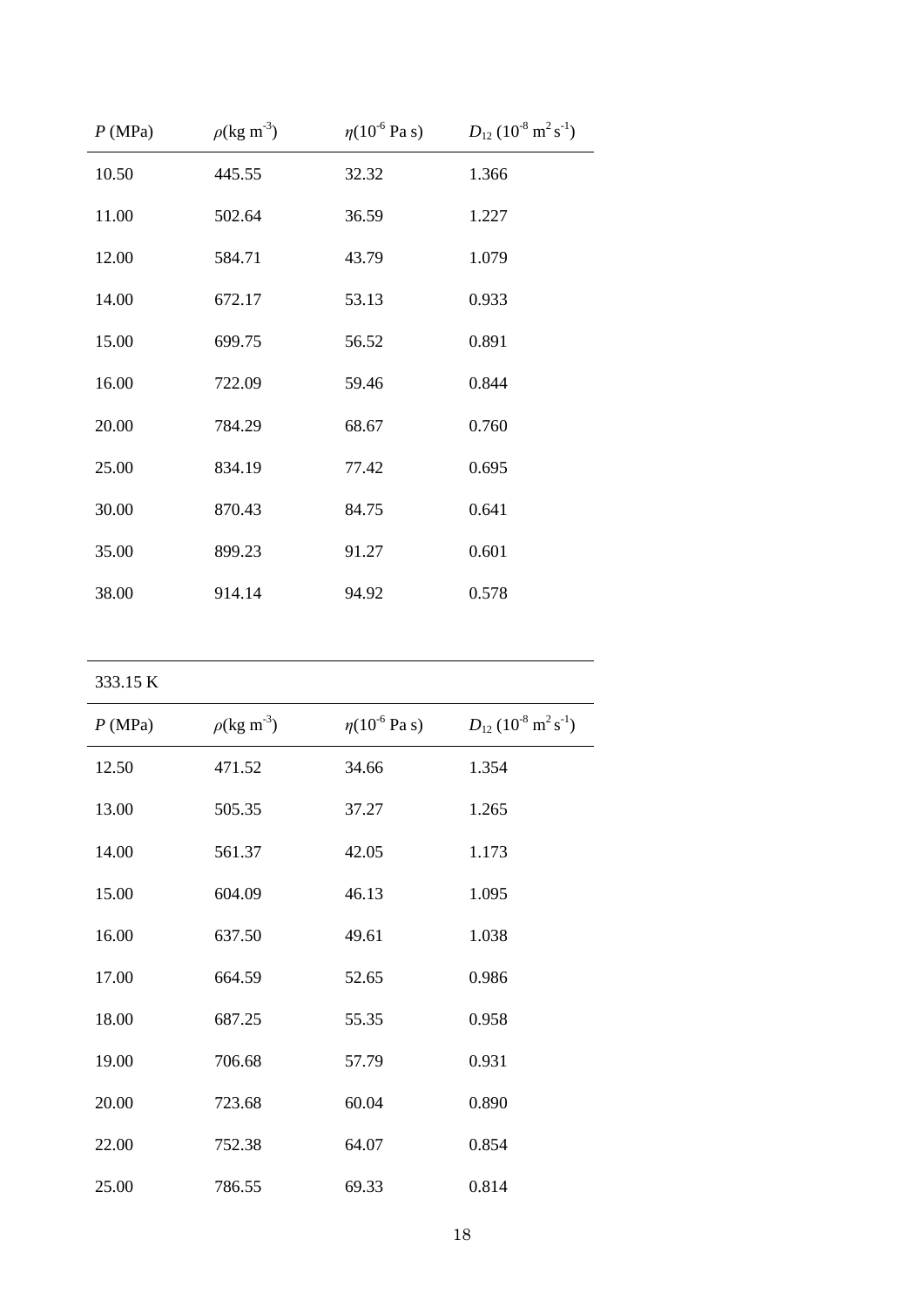| 30.00 | 829.71 | 76.82 | 0.719 |
|-------|--------|-------|-------|
| 35.00 | 862.94 | 83.34 | 0.681 |
| 38.00 | 879.83 | 86.96 | 0.652 |

| P(MPa) | $\rho(\text{kg m}^{-3})$ | $\eta(10^{-6} \text{ Pa s})$ | $D_{12}$ (10 <sup>-8</sup> m <sup>2</sup> s <sup>-1</sup> ) |
|--------|--------------------------|------------------------------|-------------------------------------------------------------|
| 14.00  | 456.62                   | 34.04                        | 1.434                                                       |
| 14.50  | 482.13                   | 35.92                        | 1.399                                                       |
| 15.00  | 505.87                   | 37.77                        | 1.311                                                       |
| 16.00  | 547.75                   | 41.29                        | 1.248                                                       |
| 17.00  | 582.79                   | 44.49                        | 1.153                                                       |
| 18.00  | 612.24                   | 47.39                        | 1.133                                                       |
| 19.00  | 637.33                   | 50.02                        | 1.073                                                       |
| 20.00  | 659.05                   | 52.42                        | 1.052                                                       |
| 21.00  | 678.13                   | 54.64                        | 0.992                                                       |
| 22.00  | 695.10                   | 56.71                        | 0.980                                                       |
| 23.00  | 710.37                   | 58.65                        | 0.954                                                       |
| 25.00  | 736.92                   | 62.22                        | 0.913                                                       |
| 28.00  | 769.58                   | 66.99                        | 0.838                                                       |
| 30.00  | 787.97                   | 69.88                        | 0.788                                                       |
| 35.00  | 826.10                   | 76.42                        | 0.741                                                       |

268